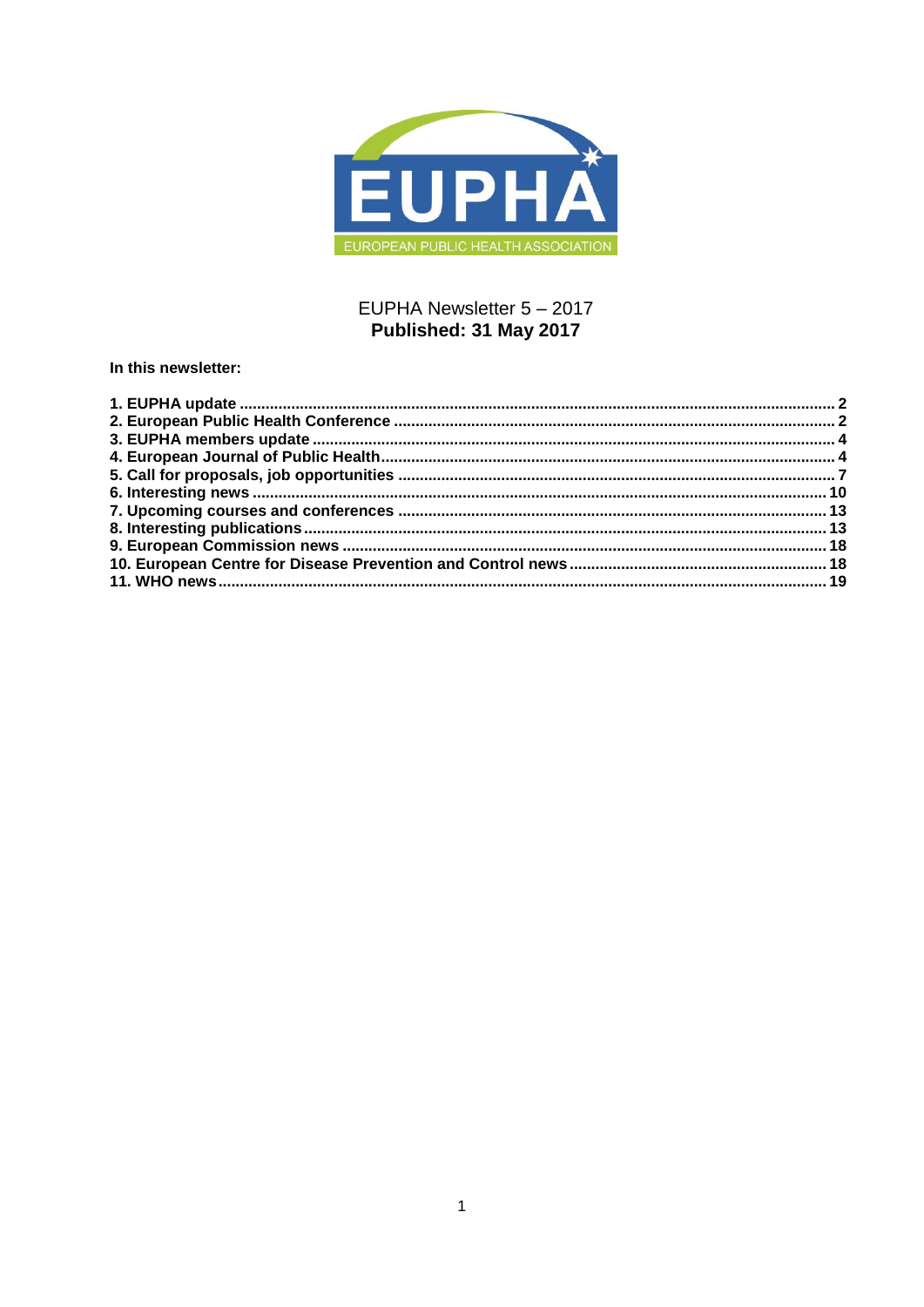# **1. EUPHA update**

## **EUPHA publishes report on Healthy and sustainable diets for European countries**

Today, 20 May 2017 – European Obesity Day – EUPHA is proud to present its report on Healthy and Sustainable Diets for European Countries. This report – set up by a working group within the EUPHA section on Food and nutrition – calls for all European states to establish a statutory Sustainable Nutrition Task Force, that considers and includes the wider aspects of food.

Dr Christopher Birt, president of the EUPHA section on Food and nutrition states: 'It is time to combine efforts to improve the quality of diets and reduce the environmental impacts of the food industry. This is a challenge not only for the public health community, but also for the agricultural, food processing industry and consumers.'

The idea for this report started in October 2015 when the then president of EUPHA, Prof. Martin McKee, invited EUPHA to take up the challenge and produce a policy paper calling for a greater alignment of health and sustainability messages on diet and nutrition. Dr Natasha Azzopardi Muscat, EUPHA president, welcomes this policy report: 'The public health community calls for strong and transparent collaboration between interested stakeholders to address the challenges highlighted in this important report'.

EUPHA and its members have the potential to provide advocacy input with the aim of influencing the formulation of public health policies, in which sustainable diets are integrated. EUPHA will continue to advocate for a WHO Convention on Sustainable Healthy Nutrition and will assist its members in advocating at national level.

[https://eupha.org/repository/advocacy/EU...](https://eupha.org/repository/advocacy/EUPHA_report_on_healthy_and_sustainable_diets_20-05-2017.pdf)

## **EUPHA is happy to be a partner of the WHO EURO's first Summer school on refugee and migrant health**

The WHO Regional Office for Europe created in 2016 the first ever **Knowledge Hub on Health and Migration**. This new initiative aims at creating a collaborative forum for collecting evidence, sharing tools and knowledge, and convening all relevant stakeholders to move forward the policy agenda in this field. EUPHA has accepted the invitation of WHO EURO to be a collaborator of the first edition of the **Summer School on Refugee and Migrant Health**, which will take place on 10-14 July 2017 in Sicily, Italy. EUPHA will be represented by the EUPHA Section on Migrant and ethnic minority health.

#### **EUPHA at the Workshop on Vaccination organised by the European Commission**

On 31 May, EUPHA was represented by Dr Günter Pfaff, vice-president of the EUPHA section on Infectious diseases control, in a workshop on Vaccination organised by the Directorate-General for Health and Food Safety of the European Commission.

## **EUPHA is pleased to support the 1st International Public Mental Health Conference**

EUPHA is proud to be a partner in the [1stInternational Public Mental Health Conference: From](http://pmhconference.eu/)  [Fundamentals To Innovations](http://euphapedia.eupha.org/newsletter/https:/ephconference.eu/repository/sections/pmh/1st_International_Public_Mental_Health_Conference.pdf) 30 June – 1 July, 2017, Vilnius, Lithuania! Please click [here f](http://pmhconference.eu/registration)or the web link and [here](http://pmhconference.eu/programme) for the programme.

## **EUPHA President and past president present at UKSSM meeting on Health and Brexit**

Both our president, Dr Natasha Azzopardi Muscat, and our past president, Prof. Martin McKee were discussing Health and Brexit in the expert panel at the Health and Brexit conference organised by the UK Society for Social Medicine.

[https://socsocmed.org.uk/2017/05/26/heal...](https://socsocmed.org.uk/2017/05/26/health-brexit-conference-lancet-write-up/)

## <span id="page-1-0"></span>**2. European Public Health Conference**





**10th European Public Health Conference: "Sustaining resilient and healthy communities", Stockholmsmässan, Stockholm, 1 - 4 November 2017**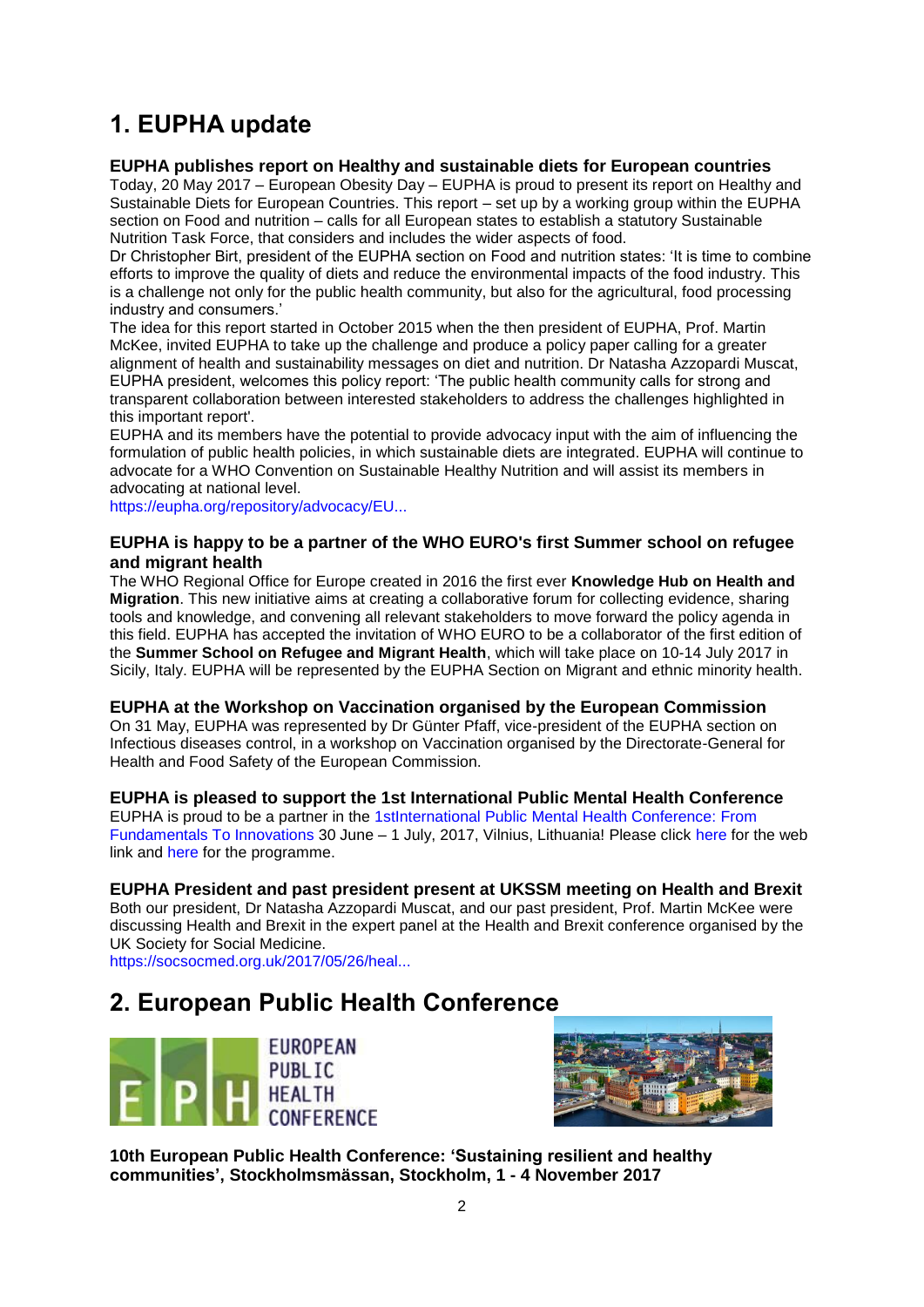#### **Stockholm 2017: Everybody will be there**

#### **Plenary sessions and speakers**

We are excited to announce that Ola Rosling, director of Gapminder, will speak in commemoration of Hans Rosling, eminent thinker and public health advocate, who passed away earlier this year. Hans and Ola Rosling were co-founders of Gapminder, the 'fact tank', fighting misconceptions about global development and promoting a fact-based worldview everyone can understand. We all remember Hans' award-winning lectures on global trends which were 'humorous, yet deadly serious' and which make many of us realize that our world view was incomplete.

The theme of the conference is 'Sustaining resilient and healthy communities'. Resilience is the longterm capacity of a system to deal with change and continue to develop. For a society it involves an ability to deal with political uncertainty or natural disasters in a way that is sustainable in the long-term. Resilience is particularly relevant than in these times of dramatic climate change, long-lasting political conflicts and the global migration that follows these developments. Increased knowledge on how to strengthen resilience of societies and health systems to cope with the current challenges is therefore becoming increasingly important. Good health on equal terms for all is the ultimate goal of our efforts.

#### **Confirmed keynote speakers**

- Margareta Wahlström, Dag Hammarskjöld Foundation, Sweden
- Olle Lundberg, Centre for Health Equity Studies, Sweden
- Caity Jackson, Women for Global Health
- Clare Bambra, Institute of Health & Society, Newcastle University, United Kingdom
- Holly Jarman, School of Public Health, University of Michigan, USA
- Anna Sarkadi, President Swedish Association of Social Medicine
- Dominique Monnet, European Centre for Disease Prevention and Control (ECDC)
- Jaap van Dissel, Centre for Infectious Disease Control, RIVM, The Netherlands
- Claudia Stein, WHO Regional Office for Europe
- Aaron Reeves, London School of Economics, United Kingdom
- Erio Ziglio, formerly WHO Regional Office for Europe
- Dineke Zeegers Paget, EUPHA
- Elina Hemminki, National Institute for Health and Welfare (THL), Finland
- Darren Shickle, Leeds Institute of Health Sciences, United Kingdom
- Natasha Azzopardi Muscat, President EUPHA
- Andre van der Zande, National Institute for Public Health and the Environment (RIVM), The **Netherlands**
- Walter Ricciardi, National Institute of Health, Italy

Plenary sessions are organised in collaboration with our partners EUPHA, EuroHealthNet, ASPHER, WHO Regional Office for Europe, ECDC.

#### **Pre-conferences**

We offer interesting sessions on Health literacy and the resilient citizen; Creating a people-centred health workforce; Gender equality and equal opportunities; How to write a scientific paper; Planetary Health in Practice; Healthy meals and socio-economic sustainability; Health in the EU Small Member States; the Nordic welfare systems; ASPHER's Young Researchers Forum. All preconferences are held on Wednesday 1 November. The full programme will be available for registration by 7 June.

#### **Registration**

You can benefit from [early bird registration](https://ephconference.eu/registration-fees-and-information-20) fees until 1 September. We are expecting over 1,500 delegates. Don't miss the largest public health event in Europe and register early to benefit from the reduced rates. Early bird registration fees for EUPHA and SASM members are EUR 600. Nonmembers pay EUR 680, students and day registration EUR 420 (all including VAT).

See [www.ephconference.eu](http://www.ephconference.eu/) for regular updates.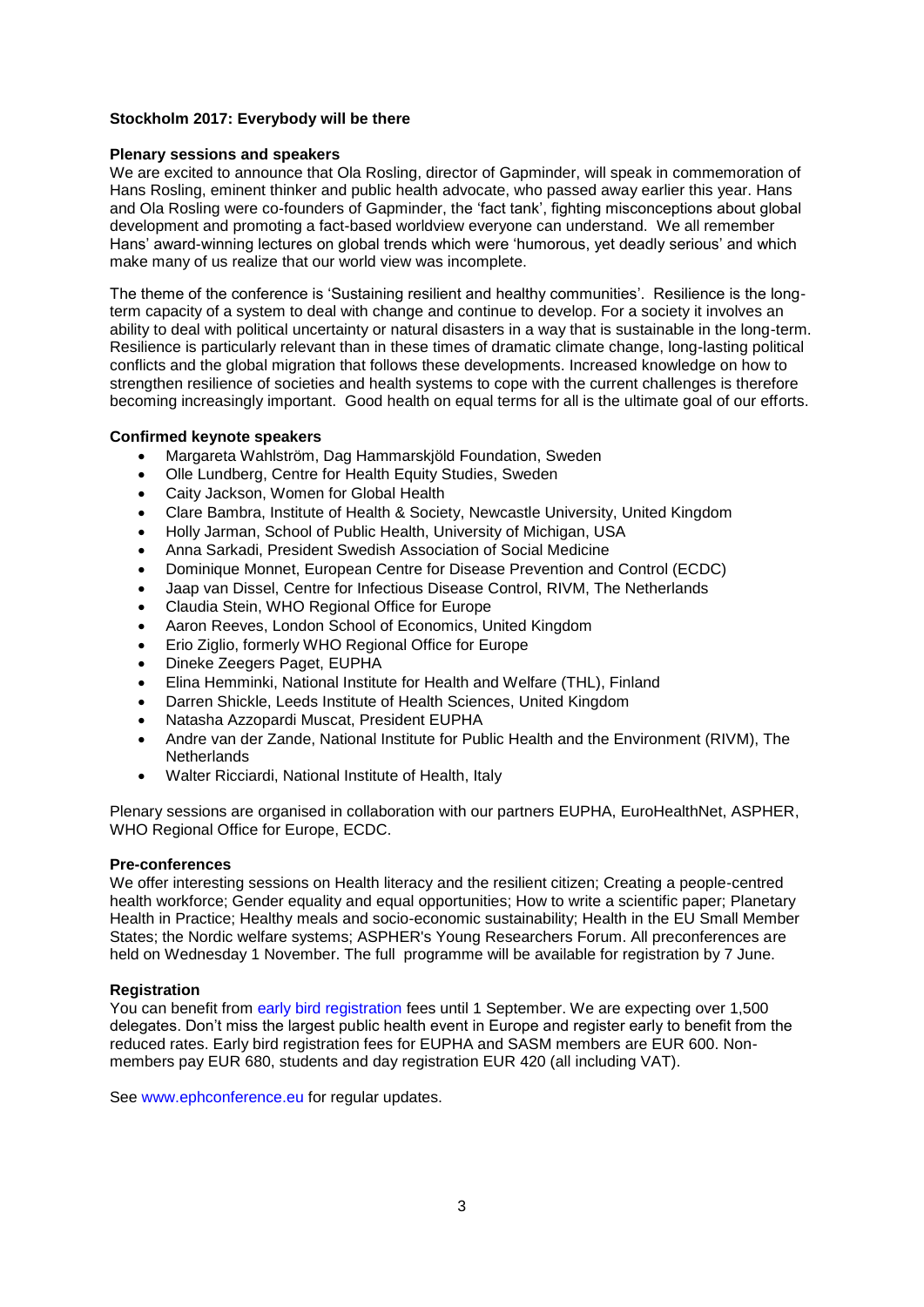# <span id="page-3-0"></span>**3. EUPHA members update**

## **3rd V4 Conference on Public Health - Prague 2017**

The Czech Society of Social Medicine and Health Care Management invite to the 3rd V4 Conference on Public Health to be held in Prague, on 19-20 October 2017.

Four years after the success of the 1st V4 Conference on Public Health that was held in Kosice, Slovakia, in 2013, and two years after 2nd V4 Conference on Public Health in Zabrze, Poland, in 2015, we kindly encourage international scholars, students, physicians and all public health specialists, practitioners and leaders to join us in Prague, Czech Republic. We believe you will use this opportunity to join the international forum to share and discuss ideas and experiences, present and publish research results, as well as simply arrange and develop your personal cooperation networks. We expect 150 international participants, especially from the so-called V4 countries (Czech Republic, Slovakia, Hungary, and Poland). Although the conference will primarily focus on the Visegrad Group Member States, colleagues from other countries are also kindly welcome!

The conference is held under the [auspices of Radek Lacko,](http://conference2017.ipvz.cz/sites/default/files/zastita.pdf) the City of Prague councilor for health and housing.

The conference is organized by collaborating partners: the Czech Society of Social Medicine and Health Care Management of the Czech Medical Association of J. E. Purkyně, the Institute for Postgraduate Medical Education in Prague (IPVZ), the Slovak Public Health Association (SAVEZ), the Polish Society of Public Health, and the Hungarian Association of Public Health Training and Research Institutions (HAPHI).

**CSFM & HSR-PH Lab, School of Medicine, University of Crete joins WHO EURO's EHII**

Congratulations to our newest Greek institutional member - CSFM and HSR-PH Lab, School of Medicine, University of Crete - who has been confirmed as the formal member to represent Greece in EHII.

[http://www.euro.who.int/en/data-and-evid...](http://www.euro.who.int/en/data-and-evidence/european-health-information-initiative-ehii)

# <span id="page-3-1"></span>**4. European Journal of Public Health**



[The European Journal of Public Health](http://eurpub.oxfordjournals.org/) is a multidisciplinary journal in the field of public health.

The EJPH is published bimonthly. The journal provides a forum for discussion and debate of current international public health issues with a focus on the European region. In 2016, the impact factor of the journal is at 2.751. The 5-year impact factor is 2.512. The EJPH is the official journal of EUPHA.

European Journal of Public Health Table of Contents for June 2017 **Editorial**  Precautionary bias [Vasiliy V. Vlassov](http://click.skem1.com/click/gm1a3-aww9eb-63tm46v5/) [\[Full text\]](https://academic.oup.com/eurpub/article/27/3/389/3855298/Precautionary-biashttp:/click.skem1.com/click/gm1a3-aww9ea-63tm46v4/)

## **Viewpoints**

Health smart devices and applications…towards a new model of prevention? [Linda Cambon](http://click.skem1.com/click/gm1a3-aww9ed-63tm46v7/) [\[Full text\]](https://academic.oup.com/eurpub/article/27/3/390/3855304/Health-smart-devices-and-applications-towards-a)

Health smart devices and applications for prevention—a cautionary note [Tapio Paljarvi](http://click.skem1.com/click/gm1a3-aww9ef-63tm46v9/) [\[Full text\]](https://academic.oup.com/eurpub/article/27/3/391/3855303/Health-smart-devices-and-applications-for)

#### **Letters to the Editor**

Compliance assessment issues in evaluating age verification tools: a commentary on 'Van Hoof, 2016' [Karen Schelleman-Offermans;](http://click.skem1.com/click/gm1a3-aww9eh-63tm46v1/) [Ruud T. J. Roodbeen;](http://click.skem1.com/click/gm1a3-aww9ei-63tm46v2/) [Paul H. H. M. Lemmens](http://click.skem1.com/click/gm1a3-aww9ej-63tm46v3/) [\[Full text\]](https://academic.oup.com/eurpub/article/27/3/393/3855278/Compliance-assessment-issues-in-evaluating-age)

Response to 'Compliance assessment issues in evaluating age verification tools: a commentary on "Van Hoof, 2016"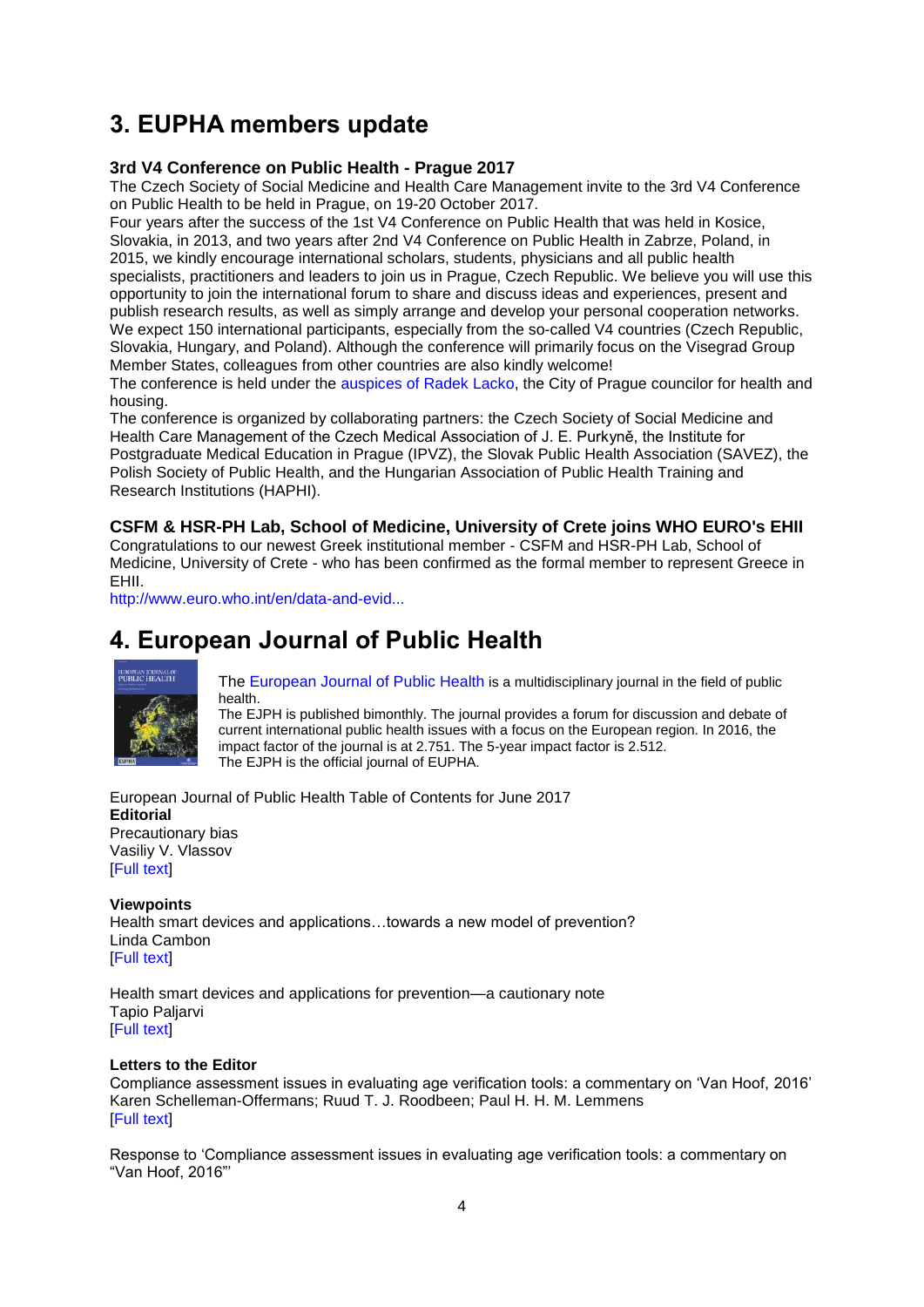[Joris J. Van Hoof](http://click.skem1.com/click/gm1a3-aww9el-63tm46v5/) [\[Full text\]](https://academic.oup.com/eurpub/article/27/3/394/3855290/Response-to-Compliance-assessment-issues-in)

Response to [Behbod B et al. Environmental and Public Health Tracking to Advance Knowledge for](http://click.skem1.com/click/gm1a3-aww9em-63tm46v6/)  [Planetary Health](http://click.skem1.com/click/gm1a3-aww9em-63tm46v6/) [Patrick J. Saunders;](http://click.skem1.com/click/gm1a3-aww9en-63tm46v7/) [John D. Middleton](http://click.skem1.com/click/gm1a3-aww9eo-63tm46v8/) [\[Full text\]](https://academic.oup.com/eurpub/article/27/3/395/3855306/Response-to-Behbod-B-et-al-Environmental-and)

[Long working hours and metabolic syndrome](http://click.skem1.com/click/gm1a3-aww9ep-63tm46v9/) [Tomoyuki Kawada](http://click.skem1.com/click/gm1a3-aww9eq-63tm46v0/) [\[Full text\]](https://academic.oup.com/eurpub/article/27/3/396/3074648/Long-working-hours-and-metabolic-syndrome)

#### **Socioeconomic determinants**

[The relationships between income inequality, welfare regimes and aggregate health: a systematic](http://click.skem1.com/click/gm1a3-aww9er-63tm46v1/)  [review](http://click.skem1.com/click/gm1a3-aww9er-63tm46v1/)

[Ki-tae Kim](http://click.skem1.com/click/gm1a3-aww9es-63tm46v2/) [\[Full text\]](https://academic.oup.com/eurpub/article/27/3/397/3855316/The-relationships-between-income-inequality)

[Economic growth and obesity in South African adults: an ecological analysis between 1994 and 2014](http://click.skem1.com/click/gm1a3-aww9et-63tm46v3/) [Pedro T. Pisa](http://click.skem1.com/click/gm1a3-aww9eu-63tm46v4/) ; [Noleen M. Pisa](http://click.skem1.com/click/gm1a3-aww9ev-63tm46v5/) [\[Full text\]](https://academic.oup.com/eurpub/article/27/3/404/2616452/Economic-growth-and-obesity-in-South-African)

[Associations between racial discrimination, smoking during pregnancy and low birthweight among](http://click.skem1.com/click/gm1a3-aww9ew-63tm46v6/)  [Roma](http://click.skem1.com/click/gm1a3-aww9ew-63tm46v6/)

[Teresa Janevic](http://click.skem1.com/click/gm1a3-aww9ex-63tm46v7/) ; [Theresa Osypuk;](http://click.skem1.com/click/gm1a3-aww9ey-63tm46v8/) [Kristefer Stojanovski;](http://click.skem1.com/click/gm1a3-aww9ez-63tm46v9/) [Janko Jankovic;](http://click.skem1.com/click/gm1a3-aww9f0-63tm46v6/) [Daniel Gundersen](http://click.skem1.com/click/gm1a3-aww9f1-63tm46v7/) ... [\[Full text\]](https://academic.oup.com/eurpub/article/27/3/410/2864999/Associations-between-racial-discrimination-smoking)

[Parental perceptions of barriers to active commuting to school in Spanish children and adolescents](http://click.skem1.com/click/gm1a3-aww9f2-63tm46v8/) [Francisco Javier Huertas-Delgado;](http://click.skem1.com/click/gm1a3-aww9f3-63tm46v9/) [Manuel Herrador-Colmenero;](http://click.skem1.com/click/gm1a3-aww9f4-63tm46v0/) [Emilio Villa-González;](http://click.skem1.com/click/gm1a3-aww9f5-63tm46v1/) [María Jesús](http://click.skem1.com/click/gm1a3-aww9f6-63tm46v2/)  [Aranda-Balboa](http://click.skem1.com/click/gm1a3-aww9f6-63tm46v2/) ; [María Victoria Cáceres](http://click.skem1.com/click/gm1a3-aww9f7-63tm46v3/) ... [\[Full text\]](https://academic.oup.com/eurpub/article/27/3/416/2929359/Parental-perceptions-of-barriers-to-active)

[Education predicts cervical cancer survival: a Lithuanian cohort study](http://click.skem1.com/click/gm1a3-aww9f8-63tm46v4/) [Ieva Vincerževskienė](http://click.skem1.com/click/gm1a3-aww9f9-63tm46v5/) ; [Domantas Jasilionis;](http://click.skem1.com/click/gm1a3-aww9fa-63tm46v5/) [Donatas Austys;](http://click.skem1.com/click/gm1a3-aww9fb-63tm46v6/) [Rimantas Stukas;](http://click.skem1.com/click/gm1a3-aww9fc-63tm46v7/) [Augustė Kačėnienė](http://click.skem1.com/click/gm1a3-aww9fd-63tm46v8/) ... **IFull textl** 

[Trends in occupational disparities for exposure to carcinogenic, mutagenic and reprotoxic chemicals in](http://click.skem1.com/click/gm1a3-aww9fe-63tm46v9/)  [France 2003–10](http://click.skem1.com/click/gm1a3-aww9fe-63tm46v9/)

[Nathalie Havet;](http://click.skem1.com/click/gm1a3-aww9ff-63tm46v0/) [Alexis Penot;](http://click.skem1.com/click/gm1a3-aww9fg-63tm46v1/) [Magali Morelle](http://click.skem1.com/click/gm1a3-aww9fh-63tm46v2/) ; [Lionel Perrier;](http://click.skem1.com/click/gm1a3-aww9fi-63tm46v3/) [Barbara Charbotel](http://click.skem1.com/click/gm1a3-aww9fj-63tm46v4/) ... [\[Full text\]](https://academic.oup.com/eurpub/article/27/3/425/3100256/Trends-in-occupational-disparities-for-exposure-to)

#### **Migration**

Interventions to improve immigrant health. A scoping review [Esperanza Diaz;](http://click.skem1.com/click/gm1a3-aww9fl-63tm46v6/) [Gaby Ortiz-Barreda;](http://click.skem1.com/click/gm1a3-aww9fm-63tm46v7/) [Yoav Ben-Shlomo;](http://click.skem1.com/click/gm1a3-aww9fn-63tm46v8/) [Michelle Holdsworth](http://click.skem1.com/click/gm1a3-aww9fo-63tm46v9/) ; [Bukola Salami](http://click.skem1.com/click/gm1a3-aww9fp-63tm46v0/) ... [\[Full text\]](https://academic.oup.com/eurpub/article/27/3/433/3056502/Interventions-to-improve-immigrant-health-A)

[Assessing trauma and mental health in refugee children and youth:](http://click.skem1.com/click/gm1a3-aww9fq-63tm46v1/) a systematic review of validated [screening and measurement tools](http://click.skem1.com/click/gm1a3-aww9fq-63tm46v1/)

[A.K. Gadeberg](http://click.skem1.com/click/gm1a3-aww9fr-63tm46v2/) ; [E. Montgomery;](http://click.skem1.com/click/gm1a3-aww9fs-63tm46v3/) [H.W. Frederiksen;](http://click.skem1.com/click/gm1a3-aww9ft-63tm46v4/) [M. Norredam](http://click.skem1.com/click/gm1a3-aww9fu-63tm46v5/) [\[Full text\]](https://academic.oup.com/eurpub/article/27/3/439/3787658/Assessing-trauma-and-mental-health-in-refugee)

[Global region of birth is an independent risk factor for type 2 diabetes in Stockholm, Sweden](http://click.skem1.com/click/gm1a3-aww9fv-63tm46v6/) [Liselotte Schäfer Elinder;](http://click.skem1.com/click/gm1a3-aww9fw-63tm46v7/) [Shawn Hakimi;](http://click.skem1.com/click/gm1a3-aww9fx-63tm46v8/) [Anton Lager;](http://click.skem1.com/click/gm1a3-aww9fy-63tm46v9/) [Emma Patterson](http://click.skem1.com/click/gm1a3-aww9fz-63tm46v0/) [\[Full text\]](https://academic.oup.com/eurpub/article/27/3/447/2670171/Global-region-of-birth-is-an-independent-risk)

[Adolescent immigrants, the impact of gender on health status](http://click.skem1.com/click/gm1a3-aww9g0-63tm46v7/) [Cheryl Zlotnick;](http://click.skem1.com/click/gm1a3-aww9g1-63tm46v8/) [Daphna Birenbaum-Carmeli;](http://click.skem1.com/click/gm1a3-aww9g2-63tm46v9/) [Hadass Goldblatt](http://click.skem1.com/click/gm1a3-aww9g3-63tm46v0/) ; [Yael Dishon;](http://click.skem1.com/click/gm1a3-aww9g4-63tm46v1/) [Omer Taychaw](http://click.skem1.com/click/gm1a3-aww9g5-63tm46v2/) ... [\[Full text\]](https://academic.oup.com/eurpub/article/27/3/453/2528270/Adolescent-immigrants-the-impact-of-gender-on)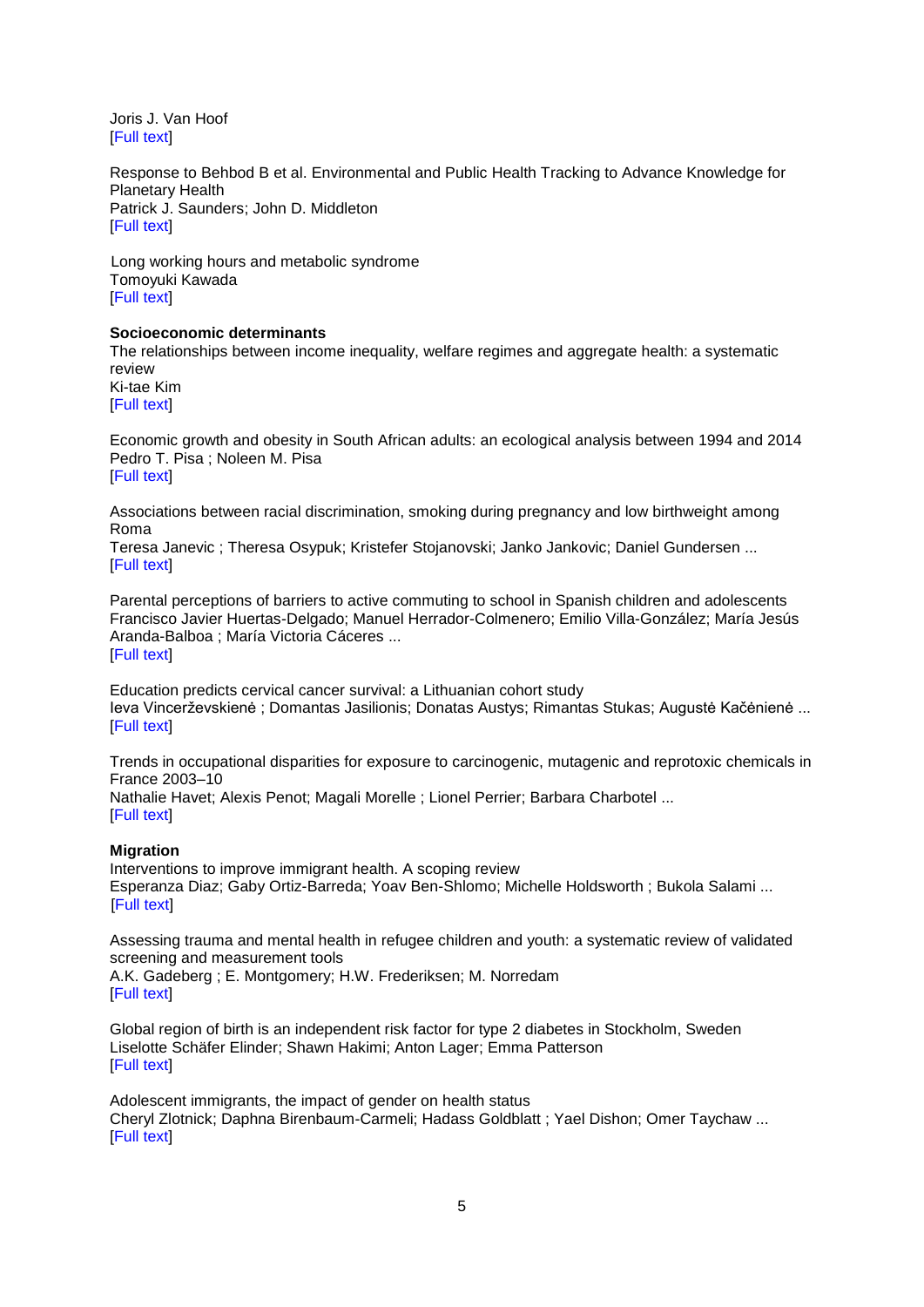[Access to healthcare for undocumented migrants: analysis of avoidable hospital admissions in Sicily](http://click.skem1.com/click/gm1a3-aww9g6-63tm46v3/)  [from 2003 to 2013](http://click.skem1.com/click/gm1a3-aww9g6-63tm46v3/) [Daniele Mipatrini;](http://click.skem1.com/click/gm1a3-aww9g7-63tm46v4/) [Sebastiano Pollina Addario;](http://click.skem1.com/click/gm1a3-aww9g8-63tm46v5/) [Roberto Bertollini;](http://click.skem1.com/click/gm1a3-aww9g9-63tm46v6/) [Mario Palermo;](http://click.skem1.com/click/gm1a3-aww9ga-63tm46v6/) [Alice Mannocci](http://click.skem1.com/click/gm1a3-aww9gb-63tm46v7/) ... [\[Full text\]](http://click.skem1.com/click/gm1a3-aww9g6-63tm46v3/)

#### **Sickness absence**

Editor's Choice Examination of the double burden hypothesis – a systematic review of work-family conflict and sickness absence [Wendy Nilsen;](http://click.skem1.com/click/gm1a3-aww9gd-63tm46v9/) [Anni Skipstein;](http://click.skem1.com/click/gm1a3-aww9ge-63tm46v0/) [Kristian A. Østby;](http://click.skem1.com/click/gm1a3-aww9gf-63tm46v1/) [Arnstein Mykletun](http://click.skem1.com/click/gm1a3-aww9gg-63tm46v2/) [\[Full text\]](https://academic.oup.com/eurpub/article/27/3/465/3806896/Examination-of-the-double-burden-hypothesis-a)

[Adverse childhood experiences and disability pension in early midlife: results from a Swedish National](http://click.skem1.com/click/gm1a3-aww9gh-63tm46v3/)  [Cohort Study](http://click.skem1.com/click/gm1a3-aww9gh-63tm46v3/) [Emma Björkenstam;](http://click.skem1.com/click/gm1a3-aww9gi-63tm46v4/) [Anders Hjern;](http://click.skem1.com/click/gm1a3-aww9gj-63tm46v5/) [Bo Vinnerljung](http://click.skem1.com/click/gm1a3-aww9gk-63tm46v6/) [\[Full text\]](http://click.skem1.com/click/gm1a3-aww9gh-63tm46v3/)

[Pre-pregnancy mental distress and musculoskeletal pain and sickness absence during pregnancy –](http://click.skem1.com/click/gm1a3-aww9gl-63tm46v7/) a [twin cohort study](http://click.skem1.com/click/gm1a3-aww9gl-63tm46v7/) [Karoline B. Seglem;](http://click.skem1.com/click/gm1a3-aww9gm-63tm46v8/) [Ragnhild Ørstavik](http://click.skem1.com/click/gm1a3-aww9gn-63tm46v9/) ; [Fartein A. Torvik;](http://click.skem1.com/click/gm1a3-aww9go-63tm46v0/) [Line C. Gjerde;](http://click.skem1.com/click/gm1a3-aww9gp-63tm46v1/) [Espen Røysamb](http://click.skem1.com/click/gm1a3-aww9gq-63tm46v2/) ... [\[Full text\]](http://click.skem1.com/click/gm1a3-aww9gl-63tm46v7/)

[Daily alcohol consumption and sickness absence in the GAZEL](http://click.skem1.com/click/gm1a3-aww9gr-63tm46v3/) cohort [Sophie Morois;](http://click.skem1.com/click/gm1a3-aww9gs-63tm46v4/) [Guillaume Airagnes;](http://click.skem1.com/click/gm1a3-aww9gt-63tm46v5/) [Cédric Lemogne;](http://click.skem1.com/click/gm1a3-aww9gu-63tm46v6/) [Annette Leclerc](http://click.skem1.com/click/gm1a3-aww9gv-63tm46v7/) ; [Frédéric Limosin](http://click.skem1.com/click/gm1a3-aww9gw-63tm46v8/) ... [\[Full text\]](http://click.skem1.com/click/gm1a3-aww9gr-63tm46v3/)

#### **Child and adolescent health**

[Direct marketing of parenting programs: comparing a promotion-focused and a prevention-focused](http://click.skem1.com/click/gm1a3-aww9gx-63tm46v9/)  [strategy](http://click.skem1.com/click/gm1a3-aww9gx-63tm46v9/) [Raziye Salari;](http://click.skem1.com/click/gm1a3-aww9gy-63tm46v0/) [Anna Backman](http://click.skem1.com/click/gm1a3-aww9gz-63tm46v1/) [\[Full text\]](http://click.skem1.com/click/gm1a3-aww9gx-63tm46v9/)

[Effectiveness of the strengthening families programme 10–14 in Poland: cluster randomized controlled](http://click.skem1.com/click/gm1a3-aww9h0-63tm46v8/)  [trial](http://click.skem1.com/click/gm1a3-aww9h0-63tm46v8/)

[David R. Foxcroft;](http://click.skem1.com/click/gm1a3-aww9h1-63tm46v9/) [Howard Callen;](http://click.skem1.com/click/gm1a3-aww9h2-63tm46v0/) [Emma L. Davies;](http://click.skem1.com/click/gm1a3-aww9h3-63tm46v1/) [Katarzyna Okulicz-Kozaryn](http://click.skem1.com/click/gm1a3-aww9h4-63tm46v2/) **[\[Full text\]](http://click.skem1.com/click/gm1a3-aww9h0-63tm46v8/)** 

[Is risk-taking behaviour more prevalent among adolescents with learning disabilities?](http://click.skem1.com/click/gm1a3-aww9h5-63tm46v3/) [Michaela Palfiova;](http://click.skem1.com/click/gm1a3-aww9h6-63tm46v4/) [Zuzana Dankulincova Veselska;](http://click.skem1.com/click/gm1a3-aww9h7-63tm46v5/) [Daniela Bobakova](http://click.skem1.com/click/gm1a3-aww9h8-63tm46v6/) ; [Jana Holubcikova;](http://click.skem1.com/click/gm1a3-aww9h9-63tm46v7/) [Ivo](http://click.skem1.com/click/gm1a3-aww9ha-63tm46v7/)  [Cermak](http://click.skem1.com/click/gm1a3-aww9ha-63tm46v7/) ... [\[Full text\]](http://click.skem1.com/click/gm1a3-aww9h5-63tm46v3/)

[Knowledge and attitudes towards the use of antibiotics in the paediatric age group: a multicenter](http://click.skem1.com/click/gm1a3-aww9hb-63tm46v8/)  [survey in Italy](http://click.skem1.com/click/gm1a3-aww9hb-63tm46v8/) [Fabrizio Bert;](http://click.skem1.com/click/gm1a3-aww9hc-63tm46v9/) [Maria R. Gualano;](http://click.skem1.com/click/gm1a3-aww9hd-63tm46v0/) [Renata Gili;](http://click.skem1.com/click/gm1a3-aww9he-63tm46v1/) [Giacomo Scaioli;](http://click.skem1.com/click/gm1a3-aww9hf-63tm46v2/) [Emanuela Lovato](http://click.skem1.com/click/gm1a3-aww9hg-63tm46v3/) ... [\[Full text\]](http://click.skem1.com/click/gm1a3-aww9hb-63tm46v8/)

[Multi-sectoral action for child safety–a European study exploring implicated sectors](http://click.skem1.com/click/gm1a3-aww9hh-63tm46v4/) [Beatrice Scholtes;](http://click.skem1.com/click/gm1a3-aww9hi-63tm46v5/) [Peter Schröder-Bäck](http://click.skem1.com/click/gm1a3-aww9hj-63tm46v6/) ; [Katharina Förster;](http://click.skem1.com/click/gm1a3-aww9hk-63tm46v7/) [Morag MacKay;](http://click.skem1.com/click/gm1a3-aww9hl-63tm46v8/) [Joanne Vincenten](http://click.skem1.com/click/gm1a3-aww9hm-63tm46v9/) ... [\[Full text\]](http://click.skem1.com/click/gm1a3-aww9hh-63tm46v4/)

[Associations of unhappiness with sociodemographic factors and unhealthy behaviours in Chinese](http://click.skem1.com/click/gm1a3-aww9hn-63tm46v0/)  [adolescents](http://click.skem1.com/click/gm1a3-aww9hn-63tm46v0/) [Jianjiu Chen;](http://click.skem1.com/click/gm1a3-aww9ho-63tm46v1/) [Sai Yin Ho;](http://click.skem1.com/click/gm1a3-aww9hp-63tm46v2/) [Lok Tung Leung;](http://click.skem1.com/click/gm1a3-aww9hq-63tm46v3/) [Man Ping Wang](http://click.skem1.com/click/gm1a3-aww9hr-63tm46v4/) ; [Tai Hing Lam](http://click.skem1.com/click/gm1a3-aww9hs-63tm46v5/) [\[Full text\]](http://click.skem1.com/click/gm1a3-aww9hn-63tm46v0/)

#### **Infectious diseases**

[Increase in vaccination coverage between subsequent generations of orthodox Protestants in The](http://click.skem1.com/click/gm1a3-aww9ht-63tm46v6/)  **[Netherlands](http://click.skem1.com/click/gm1a3-aww9ht-63tm46v6/)**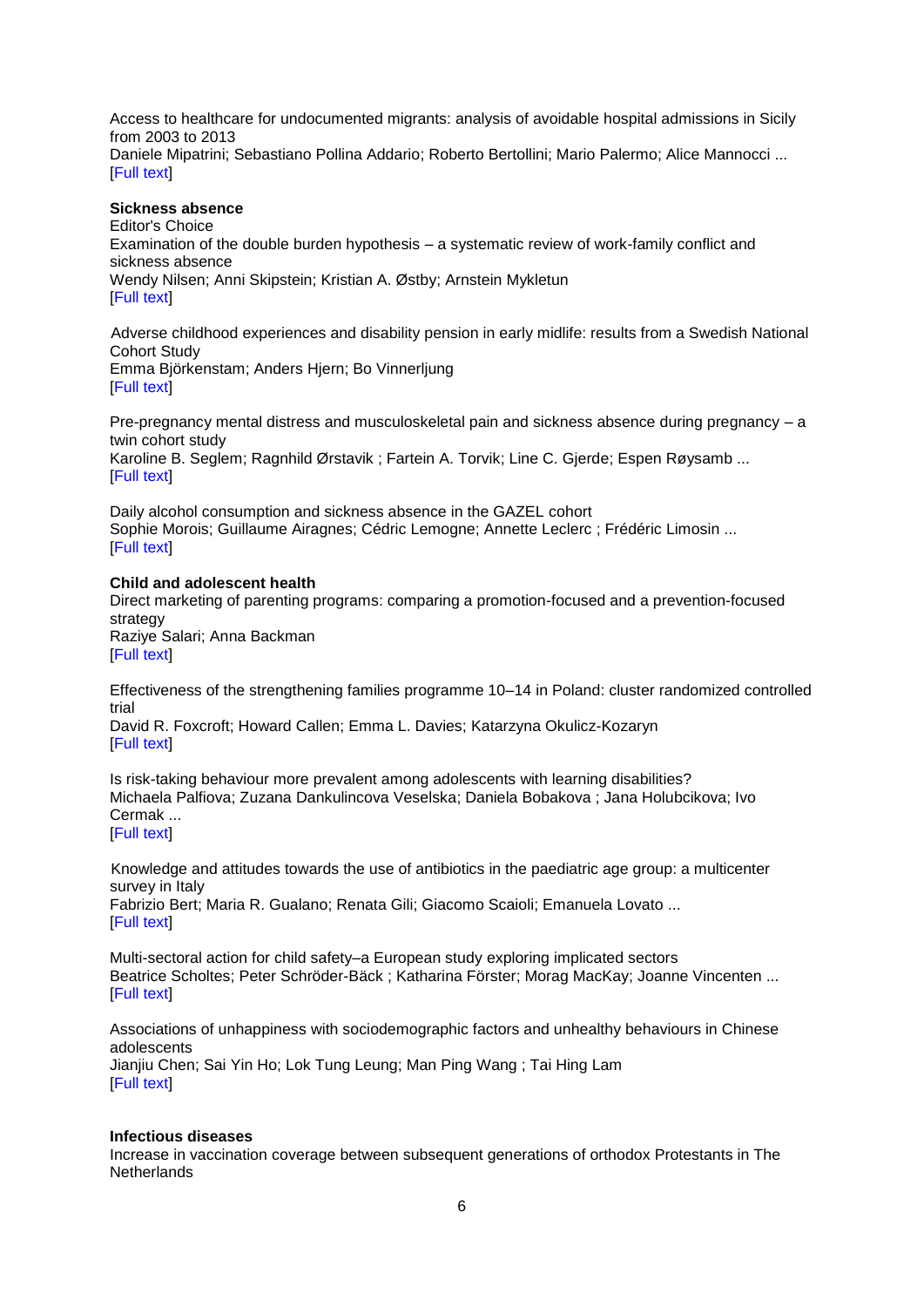[D. Henri Spaan](http://click.skem1.com/click/gm1a3-aww9hu-63tm46v7/) ; [Wilhelmina L.M. Ruijs;](http://click.skem1.com/click/gm1a3-aww9hv-63tm46v8/) [Jeannine L.A. Hautvast;](http://click.skem1.com/click/gm1a3-aww9hw-63tm46v9/) [Alma Tostmann](http://click.skem1.com/click/gm1a3-aww9hx-63tm46v0/) [\[Full text\]](http://click.skem1.com/click/gm1a3-aww9ht-63tm46v6/)

[Global seroprevalence of rubella among pregnant and childbearing age women: a meta-analysis](http://click.skem1.com/click/gm1a3-aww9hy-63tm46v1/) [E. Pandolfi;](http://click.skem1.com/click/gm1a3-aww9hz-63tm46v2/) [F. Gesualdo;](http://click.skem1.com/click/gm1a3-aww9i0-63tm46v9/) [C. Rizzo;](http://click.skem1.com/click/gm1a3-aww9i1-63tm46v0/) [A. Bella](http://click.skem1.com/click/gm1a3-aww9i2-63tm46v1/) ; [E. Agricola](http://click.skem1.com/click/gm1a3-aww9i3-63tm46v2/) ... [\[Full text\]](http://click.skem1.com/click/gm1a3-aww9hy-63tm46v1/)

[The cost of Lyme borreliosis](http://click.skem1.com/click/gm1a3-aww9i4-63tm46v3/) [Cees. C. van den Wijngaard](http://click.skem1.com/click/gm1a3-aww9i5-63tm46v4/) ; [Agnetha Hofhuis;](http://click.skem1.com/click/gm1a3-aww9i6-63tm46v5/) [Albert Wong;](http://click.skem1.com/click/gm1a3-aww9i7-63tm46v6/) [Margriet G. Harms;](http://click.skem1.com/click/gm1a3-aww9i8-63tm46v7/) [G. Ardine de Wit](http://click.skem1.com/click/gm1a3-aww9i9-63tm46v8/) ... [\[Full text\]](http://click.skem1.com/click/gm1a3-aww9i4-63tm46v3/)

#### **Food and Nutrition**

[Association between the Healthy Eating Index-2010 and nutrient and energy densities of German](http://click.skem1.com/click/gm1a3-aww9ia-63tm46v8/)  [households' food purchases](http://click.skem1.com/click/gm1a3-aww9ia-63tm46v8/) [Jonas Peltner;](http://click.skem1.com/click/gm1a3-aww9ib-63tm46v9/) [Silke Thiele](http://click.skem1.com/click/gm1a3-aww9ic-63tm46v0/) [\[Full text\]](http://click.skem1.com/click/gm1a3-aww9ia-63tm46v8/)

[Developing a food basket for fulfilling physical and non-physical needs in Cyprus. Is it affordable?](http://click.skem1.com/click/gm1a3-aww9id-63tm46v1/) [Stavri Chrysostomou;](http://click.skem1.com/click/gm1a3-aww9ie-63tm46v2/) [Sofia N. Andreou;](http://click.skem1.com/click/gm1a3-aww9if-63tm46v3/) [Alexandros Polycarpou](http://click.skem1.com/click/gm1a3-aww9ig-63tm46v4/) **[\[Full text\]](http://click.skem1.com/click/gm1a3-aww9id-63tm46v1/)** 

[Malnutrition and birth related determinants among children in Qazvin, Iran](http://click.skem1.com/click/gm1a3-aww9ih-63tm46v5/) [Hassan Jahanihashemi;](http://click.skem1.com/click/gm1a3-aww9ii-63tm46v6/) [Mostafa Noroozi](http://click.skem1.com/click/gm1a3-aww9ij-63tm46v7/) ; [Roza Zavoshy;](http://click.skem1.com/click/gm1a3-aww9ik-63tm46v8/) [Amir Afkhamrezaei;](http://click.skem1.com/click/gm1a3-aww9il-63tm46v9/) [Shabnam Jalilolghadr](http://click.skem1.com/click/gm1a3-aww9im-63tm46v0/) [\[Full text\]](http://click.skem1.com/click/gm1a3-aww9ih-63tm46v5/)

#### **Miscellaneous**

[The longitudinal relationship between flourishing mental health and incident mood, anxiety and](http://click.skem1.com/click/gm1a3-aww9in-63tm46v1/)  [substance use disorders](http://click.skem1.com/click/gm1a3-aww9in-63tm46v1/) [Marijke Schotanus-Dijkstra;](http://click.skem1.com/click/gm1a3-aww9io-63tm46v2/) [Margreet ten Have;](http://click.skem1.com/click/gm1a3-aww9ip-63tm46v3/) [Sanne M. A. Lamers;](http://click.skem1.com/click/gm1a3-aww9iq-63tm46v4/) [Ron de Graaf;](http://click.skem1.com/click/gm1a3-aww9ir-63tm46v5/) [Ernst T.](http://click.skem1.com/click/gm1a3-aww9is-63tm46v6/)  **[Bohlmeijer](http://click.skem1.com/click/gm1a3-aww9is-63tm46v6/)** [\[Full text\]](http://click.skem1.com/click/gm1a3-aww9io-63tm46v2/)

High prevalence of poor fitness among Danish ajults, especially among those with high cardiovascular mortality risk

[Kirsten Høj](http://click.skem1.com/click/gm1a3-aww9iu-63tm46v8/) ; [Mette Vinther Skriver;](http://click.skem1.com/click/gm1a3-aww9iv-63tm46v9/) [Helle Terkildsen Maindal;](http://click.skem1.com/click/gm1a3-aww9iw-63tm46v0/) [Bo Christensen;](http://click.skem1.com/click/gm1a3-aww9ix-63tm46v1/) [Annelli Sandbæk](http://click.skem1.com/click/gm1a3-aww9iy-63tm46v2/) **[\[Full text\]](https://academic.oup.com/eurpub/article/27/3/569/2769417/High-prevalence-of-poor-fitness-among-Danish)** 

[Aging gracefully in Greater Beirut: are there any gender-based differences?](http://click.skem1.com/click/gm1a3-aww9iz-63tm46v3/) [Rosy N. Mitri;](http://click.skem1.com/click/gm1a3-aww9j0-63tm46v0/) [Christa M. Boulos;](http://click.skem1.com/click/gm1a3-aww9j1-63tm46v1/) [Salim M. Adib](http://click.skem1.com/click/gm1a3-aww9j2-63tm46v2/) [\[Full text\]](http://click.skem1.com/click/gm1a3-aww9iz-63tm46v3/)

**European Public Health News**  [European Public Health News](http://click.skem1.com/click/gm1a3-aww9jd-63tm46v2/)

[Dineke Zeegers Paget](http://click.skem1.com/click/gm1a3-aww9je-63tm46v3/) [\[Full text\]](http://click.skem1.com/click/gm1a3-aww9jd-63tm46v2/)

# <span id="page-6-0"></span>**5. Call for proposals, job opportunities**

#### **European Centre for Disease Prevention and Control**

Deputy Head of Unit Surveillance and Response Support Unit [http://ecdc.europa.eu/en/aboutus/jobs/Job%20Vacancies/vacancy-notice-deputy-head-of-unit-](http://ecdc.europa.eu/en/aboutus/jobs/Job%20Vacancies/vacancy-notice-deputy-head-of-unit-2017.pdf)[2017.pdf](http://ecdc.europa.eu/en/aboutus/jobs/Job%20Vacancies/vacancy-notice-deputy-head-of-unit-2017.pdf)

#### **Promoting vaccination: Commission launches EU Health Award for NGOs**

The European Commission launched the EU Health Award for NGOs 2017, which aims to reward NGOs that have contributed to a higher level of public health in the EU through vaccination.

Interested parties are invited to check the [eligibility criteria](https://ec.europa.eu/health/ngo_award/criteria_en) and present details of their initiative **by 30/06/2017** using the [online form.](https://ec.europa.eu/health/ngo_award/submit_your_project)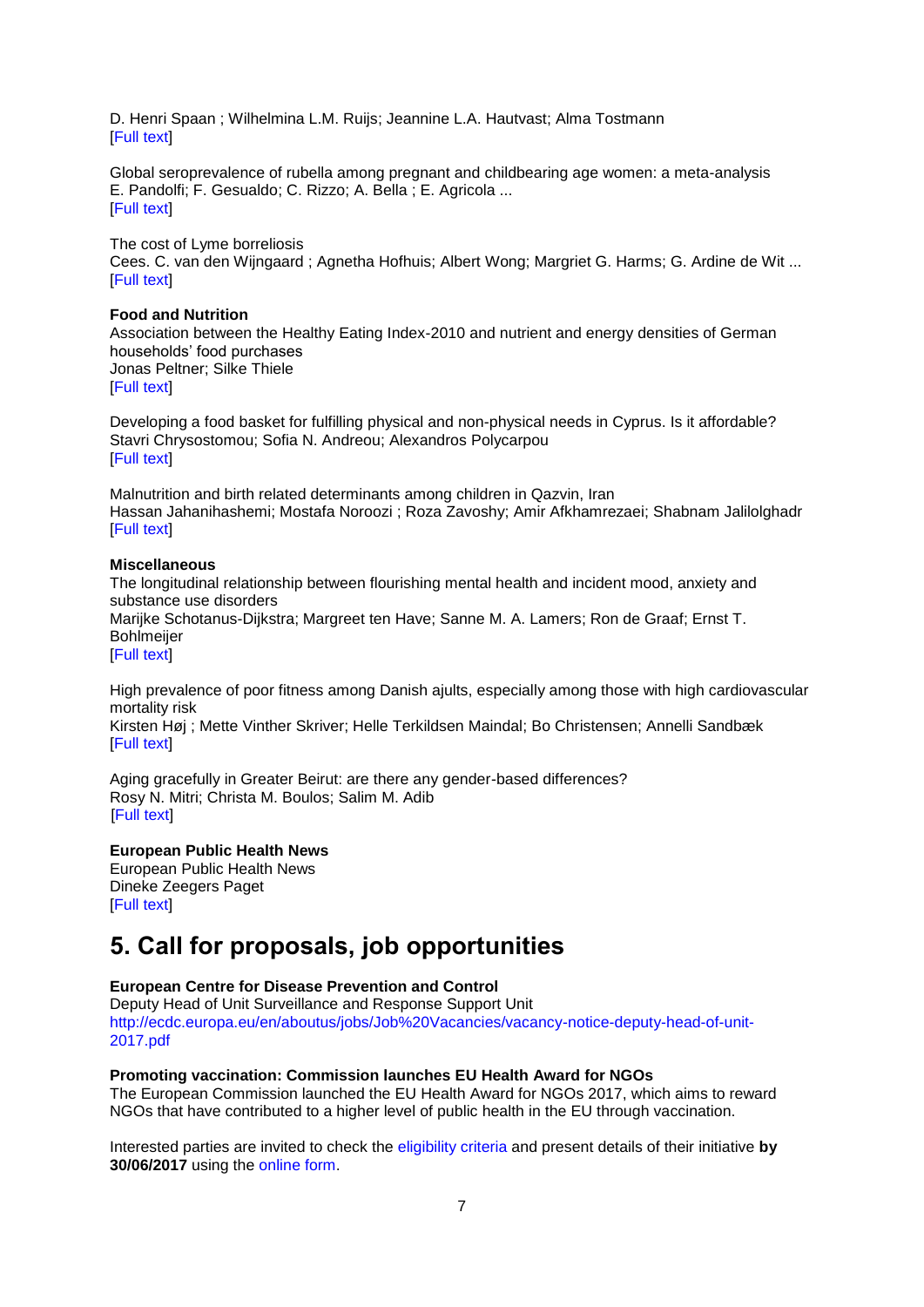[http://ec.europa.eu/newsroom/sante/newsletter-specific-archive-](http://ec.europa.eu/newsroom/sante/newsletter-specific-archive-issue.cfm?newsletter_service_id=327andnewsletter_issue_id=3606andpage=1andfullDate=Mon%2015%20May%202017andlang=default)

[issue.cfm?newsletter\\_service\\_id=327andnewsletter\\_issue\\_id=3606andpage=1andfullDate=Mon%201](http://ec.europa.eu/newsroom/sante/newsletter-specific-archive-issue.cfm?newsletter_service_id=327andnewsletter_issue_id=3606andpage=1andfullDate=Mon%2015%20May%202017andlang=default) [5%20May%202017andlang=default](http://ec.europa.eu/newsroom/sante/newsletter-specific-archive-issue.cfm?newsletter_service_id=327andnewsletter_issue_id=3606andpage=1andfullDate=Mon%2015%20May%202017andlang=default)

#### **Macquarie University, Australia is looking for a Professor in health economics Professor of Health Economics**

Professor of Health Economics required to work collaboratively between the University's Centre for Health Economy and Department of Economics.

Macquarie is the university of pioneering minds**.** Globally recognised as one of Australia's leading research universities, Macquarie is a place where extraordinary new possibilities come to light. We've helped people to hear, introduced wireless internet technology to the world and broken through traditional boundaries by appointing Australia's first female vice-chancellor.

At Macquarie you'll join a vibrant community of diverse perspectives, all working towards a brighter future for our communities and our planet. Surrounded by beautiful parkland campus, our students and staff are free to explore and discover, supported by facilities including a high-tech library, private teaching hospital, gym and pools, childcare facilities, a campus train station and the newly expanded Macquarie Centre shopping complex next door.

Macquarie University's Centre for the Health Economy (MUCHE) is a research centre established within the Faculty of Business and Economics as a strategic initiative to undertake innovative research on health, ageing and human services. Its vision is to create a world where decision makers are empowered with applied, trusted and influential research into health and human services policy and systems.

MUCHE undertakes research funded by competitive academic grants, and research funded by government and non-government organisations. It has five strategic research areas, and undertakes research across system wide functions, such as competition, workforce, funding models, and performance frameworks within health and human services sectors.

#### *The Role*

The Faculty of Business and Economics is seeking to employ a Professor of Health Economics to build capacity in undertaking health and human services research, both independently and collaboratively within Macquarie University. The appointment will be required to work jointly within MUCHE and the Department of Economics.

The Professor will be an intellectual leader in health economics, with experience working with government and non-government organisations, and experience contributing towards public policy debates. The Professor will expand research output, leadership capabilities, mentoring and teaching activities, and external engagement activities within MUCHE and the Department of Economics.

#### *Selection Criteria*

To be considered for this position, applicants *must* address the ‗Selection Criteria', which is available on our job opportunities page – [http://jobs.mq.edu.au/cw/en/job/500920?lApplicationSubSourceID.](http://jobs.mq.edu.au/cw/en/job/500920?lApplicationSubSourceID) Here you can also find additional information about this role.

*Applications Close:* 11:55pm Monday, 14 August 2017

#### **Research Grant - Master degree in Health Sciences or Biostatistics or Bioinformatics or Statistics or equivalent areas**

A research fellowship is available within the framework of the *project "How childhood social adversity shapes health: The biology of social adversity (PTDC/DTP-EPI/1687/2014), (POCI-01- 0145-FEDER-016838)"* funded by FEDER through the Operational Programme Competitiveness and Internationalization and national funding from the Foundation for Science and Technology – FCT (Portuguese Ministry of Science, Technology and Higher Education).

*Admission requirements:* Applicants must have a Master degree in Health Sciences or Biostatistics or Bioinformatics or Statistics or equivalent areas. Training and experience in statistics analyses is required. Computer programming skills in R and STATA are essential. Experience in longitudinal analysis and with biological datasets will be appreciated and valued.

*Activity Outline:* The successful applicant will work in close interaction with the research team and will be responsible for the statistical analyses.

*Work place:* Instituto de Saúde Pública da Universidade do Porto (Institute of Public Health of the University of Porto), Portugal, under the scientific supervision of Sílvia Fraga.

*Duration:* The initial duration of the position is 12 months, with a predicted starting date of June 2017, and a possible extension up to 24 months, if does not exceed the end date of the project scheduled for 15 May 2019.

*Call start and finish dates:* May 30th to June 12th.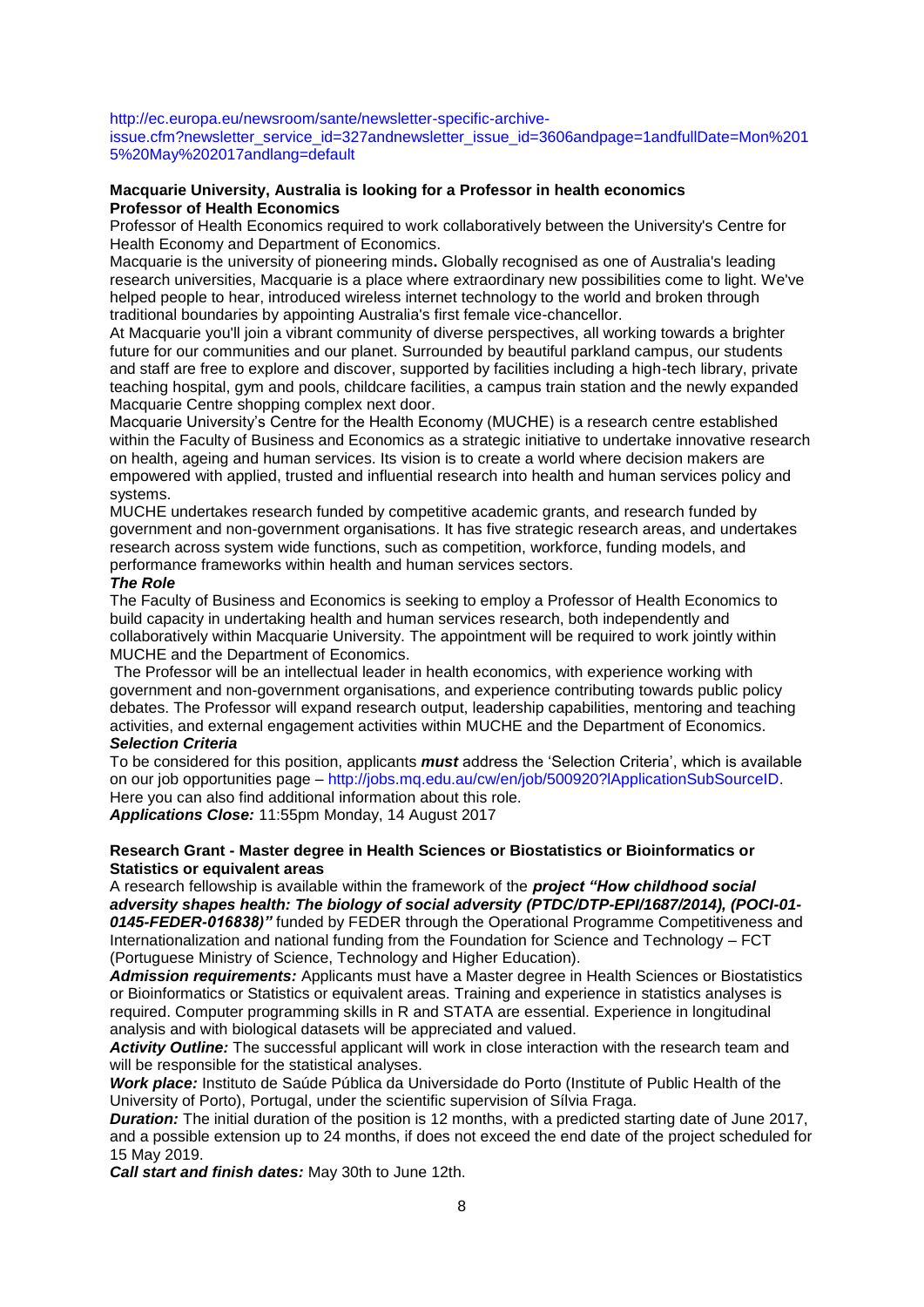Further information: [Here](http://ispup.up.pt/training-positions/scholarships/open-positions/249/)

**Assistant Researcher - Cardiovascular/Diabetes Epidemiology Research** 

**The Instituto de Saúde Pública da Universidade do Porto (Institute of Public Health of the University of Porto - ISPUP)** is currently **recruiting for an Assistant Researcher in Cardiovascular/Diabetes Epidemiology Research** for the project **"Diabetes and obesity at the crossroads between Oncological and Cardiovascular diseases – a system analysis NETwork towards precision medicine (DOCnet)"** (NORTE-01-0145-FEDER-000003).

*Admission requirements:* The successful candidate should have a PhD in Public Health, Medicine, Epidemiology or a related field and have relevant experience and publication track-record in Cardiovascular/Diabetes Epidemiology. Preference will be given to candidates with expertise in cohort studies projects. The initiative and critical thinking will also be taken into account in evaluating candidates. Two or more years of independent Post-Doctoral research in projects in this specific research area will be valuable. Excellent reading, writing and comprehension skills in English (mandatory).

*Activity Outline:* The candidate to be hired, with excellent research record is expected to: lead the research activities related with handling of epidemiologic data -methodologic strategies, data analysis and manuscript drafting. Working language is English.

*Work place:* Instituto de Saúde Pública da Universidade do Porto (Institute of Public Health of the University of Porto), Portugal

*Duration:* The initial duration of the position is 12 months, with a predicted starting date of June 2017, and a possible extension up to the end of the project in 30th of April 2019. The financial aspects are outlined in the budget allowance of the project, which assigns a salary of 2027.88 per month (adding the food allowance)

*Call finish date:* 1st of June 2017

Applications must be sent by email to "secretaria@ispup.up.pt" or personal delivery to Joana Ferreira, Instituto de Saúde Pública da Universidade do Porto, Rua das Taipas 135, 4050-600 Porto, within the timeframe of the call and the subject "Investigador auxiliar – DOCNet - Cardiovascular Epidemiology".

#### **Associate Professorship in Virology at Charité, Berlin**

Charité – Universitätsmedizin Berlin and Berlin Institute of Health (BIH) jointly invite applications for the following position commencing as soon as possible: Associate Professorship in Virology (Salary group: W2 BBesG)

Reference number: Prof. 481/2017

The employment will be for five years with the possibility of further extension or tenure following successful evaluation.

This professorship is part of the BIH Program 'Personalized Medicine for Progressive Diseases'. Important conceptual contributions to the program are expected. We envisage a research focus in genomic virology but are entirely open for bright ideas in molecular and experimental virology. The ideal candidate will conduct basic research with a perspective on novel diagnostics or treatments in humans. The entire spectrum of personalized medicine from viromics to viral interventive tools in infectious, degenerative and neoplastic disease is of interest.

Charité and its laboratory branch, Labor Berlin GmbH, provide an ideal translational outlet for basic research. Charité and BIH seek to fill this position with an outstanding and enthusiastic scientist. A publication record demonstrating vision and impact, as well as competitive research funding are considered a prerequisite for application.

The successful candidate will be engaged in teaching activities at Charité, BIH, and Max-Delbrück Center (MDC), supervise Master and Doctoral candidates, and participate in academic selforganization.

Qualifications: as per § 100 Berlin Higher Education Act (BerlHG) junior professorship or postdoctoral thesis (Habilitation), or equivalent scientific achievement and teaching qualification. Completed university degree as well as doctorate (Ph.D and/or M.D.) in medicine or natural sciences with significant post-doctoral experience. A board Certificate for virology, microbiology and infection epidemiology is not obligatory.

Charité and BIH are committed to increasing the proportion of women among the scientific staff, therefore we strongly encourage women to apply. Women will be given preference over equally qualified men (within the framework of the legal possibilities). Candidates with immigrant background who fulfill the necessary requirements are explicitly encouraged to apply. Equally qualified applicants with disabilities will be given preference.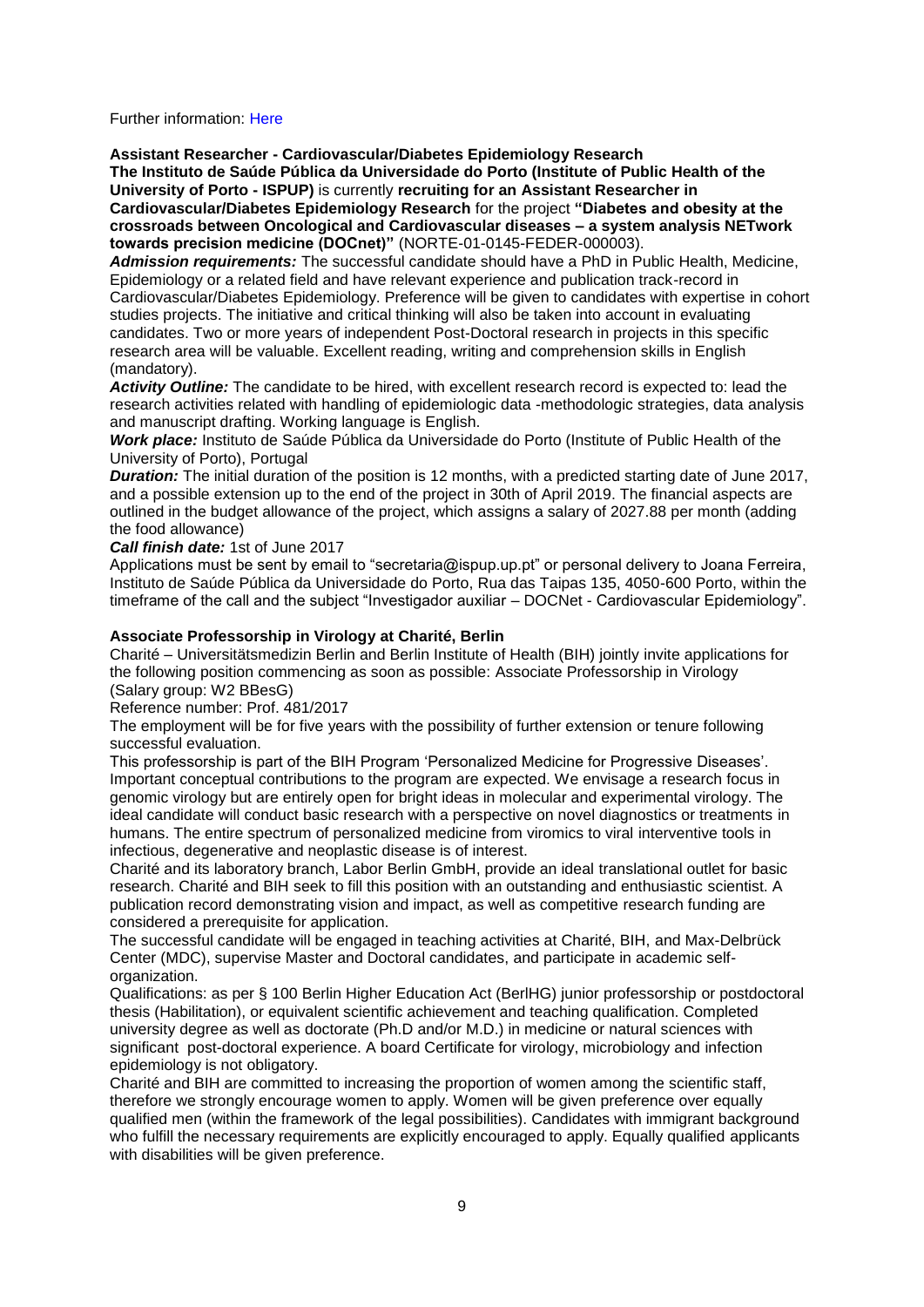Charité is certified by the audit "family-friendly university" and a member of the "Dual Career Network Berlin" [\(www.dualcareer-berlin.de\)](http://www.dualcareer-berlin.de/).

Written applications according to the format specified on

https://career.charite.de/am/calls/application\_notes.pdf should be submitted by June 9, 2017 at https://career.charite.de.

Informal inquiries about the position should be directed to the Director of the Department of Virology, Prof. Christian Drosten (christian.drosten@charite.de ).

#### **University of Lorraine, France is looking for a professor**

*The School of Public* **Health** in Nancy, Eastern France, has an opportunity for a position of university professor – hospital practitioner in public health (Section Conseil National des Universités [CNU] 4601) at the Faculty of Medicine, University of Lorraine. The qualified candidate will have proficiencies in the fields of health promotion, interventional research, and evaluation of actions and programs of public health, in practice and in research.

[http://www.sante-pub.u-nancy.fr/esp/news...](http://www.sante-pub.u-nancy.fr/esp/news/167/69/Professeur-des-Universites-Praticien-Hospitalier-PU-PH-en-sante-publique-H-F.html)

#### **Free University Brussels - PhD position in cancer research**

This position (in Dutch) is for a 4-year research project. If you are interested in finding out more, please contact before 5 June (final application date): [hadewijch.vandenheede@vub.ac.be.](mailto:hadewijch.vandenheede@vub.ac.be)

# <span id="page-9-0"></span>**6. Interesting news**

#### **Traffic-related air pollution linked to DNA damage in children**

Children and teens exposed to high levels of traffic-related air pollution have evidence of a specific type of DNA damage called telomere shortening, reports a new study. [https://www.sciencedaily.com/releases/20...](https://www.sciencedaily.com/releases/2017/05/170519153547.htm?utm_source=feedburner&utm_medium=email&utm_campaign=Feed%3A+sciencedaily%2Fscience_society%2Fpublic_health+%28Public+Health+News+--+Scien)

#### **APHA strongly opposes revised health overhaul bill, vote may come soon**

Since [failing to garner votes](https://www.apha.org/news-and-media/news-releases/apha-news-releases/2017/massive-opposition-stops-house-vote) to repeal and replace the Affordable Care Act in March, proponents of the American Health Care Act have proposed revisions to help it succeed. The problem is they've made it even worse.

"The American Health Care Act is bad policy," said Georges C. Benjamin, MD, executive director of APHA, in a [statement](https://www.apha.org/news-and-media/news-releases/apha-news-releases/2017/apha-opposes-worse-aca-repeal-bill) on Friday. "The measure would force millions to lose insurance, cut key public health investments and gut health protections for Americans. Now, in a bid to win votes, they've taken a bad bill and made it worse."

The AHCA would result in 24 million people losing their health insurance coverage by 2026; cut critical premium subsidies for low- and middle-income families and phase out the Affordable Care Act's Medicaid expansion, resulting in higher costs to consumers and plans that would provide less

coverage; cut more than \$800 billion from Medicaid over the next decade; and eliminate critical public health funding by repealing the Prevention and Public Health Fund.

Additionally, the new proposed changes to the bill would allow states to opt out of requiring that health plans cover the Essential Health Benefits, allow insurers to charge people higher premiums based on pre-existing conditions and increase out-of-pocket costs for older adults.

"This is an even worse deal for the American people," said Benjamin. "We urge the House to reject this harmful proposal and instead work in a bipartisan manner to build upon the ACA in a responsible way to make it even more affordable."

White House and congressional leaders hope to bring the measure up for a vote as soon as this week. [http://www.publichealthnewswire.org/](http://www.publichealthnewswire.org/?p=17620)

#### **Study shows that training parents as immunization advocates is a promising approach to vaccine hesitancy**

Sustaining vaccination rates that provide population-wide protection against disease is complicated work — and it's complicated even more by growing hesitancy among some parents to vaccinate their children. Confronting that challenge in the age of the Internet is a sizeable task for public health, especially with research showing that simply relying on evidence-based talking points won't always work and, in some cases, can even be counterproductive. That's why finding an effective way to break through today's clutter of information (and misinformation) to reach concerned parents is so important to sustaining current immunization rates.

[http://scienceblogs.com/thepumphandle/20...](http://scienceblogs.com/thepumphandle/2017/05/01/study-training-parents-as-immunization-advocates-a-promising-approach-to-vaccine-hesitancy/)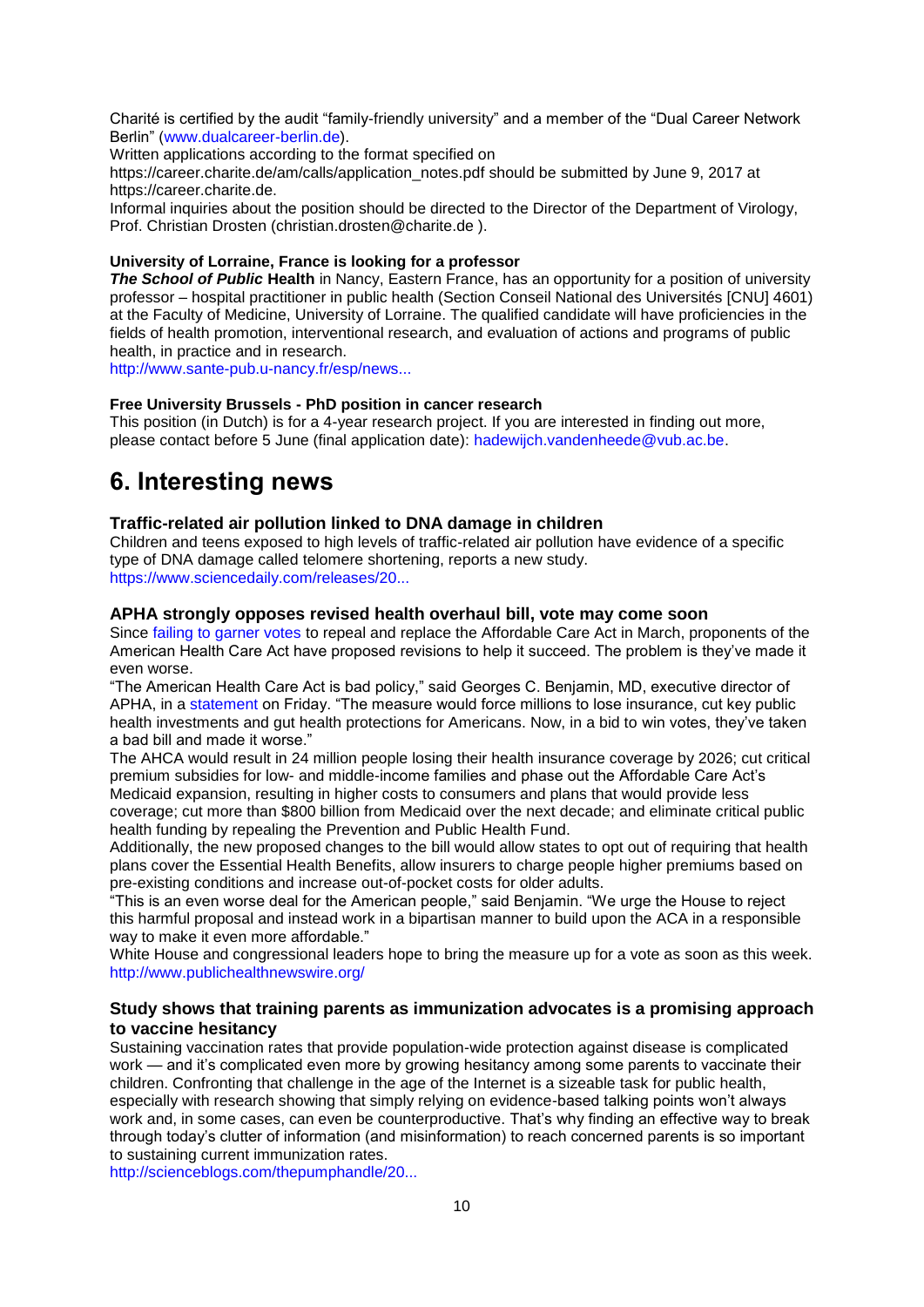#### **Exposure to racism harms children's health**

New research illustrates the unhealthy effects racism can have on children, with reported exposure to discrimination tied to higher rates of attention deficit hyperactivity disorder (ADHD), anxiety and depression, as well as decreased general health [https://www.sciencedaily.com/releases/20...](https://www.sciencedaily.com/releases/2017/05/170504083210.htm?utm_source=feedburner&utm_medium=email&utm_campaign=Feed%3A+sciencedaily%2Fscience_society%2Fpublic_health+%28Public+Health+News+--+Scien)

#### **Influenza: More efficient, more protective vaccinations**

New findings challenge the traditional policy of replacing old strains in existing human influenza vaccines with recent variants with only minimal changes. [https://www.sciencedaily.com/releases/20...](https://www.sciencedaily.com/releases/2017/04/170421091527.htm?utm_source=feedburner&utm_medium=email&utm_campaign=Feed%3A+sciencedaily%2Fscience_society%2Fpublic_health+%28Public+Health+News+--+Scien)

#### **Making drug use a crime makes HIV prevention, treatment more difficult**

The criminalization of drug use has a negative effect on efforts to prevent and treat people with HIV, suggests a review of published research conducted by the Johns Hopkins Bloomberg School of Public Health and the University of British Columbia.

[https://www.sciencedaily.com/releases/20...](https://www.sciencedaily.com/releases/2017/05/170515101210.htm?utm_source=feedburner&utm_medium=email&utm_campaign=Feed%3A+sciencedaily%2Fscience_society%2Fpublic_health+%28Public+Health+News+--+Scien)

#### **Diesels pollute more than lab tests detect**

Because of testing inefficiencies, maintenance inadequacies and other factors, cars, trucks and buses worldwide emit 4.6 million tons more harmful nitrogen oxide (NOx) than standards allow, according to a new study.

[https://www.sciencedaily.com/releases/20...](https://www.sciencedaily.com/releases/2017/05/170515111557.htm?utm_source=feedburner&utm_medium=email&utm_campaign=Feed%3A+sciencedaily%2Fscience_society%2Fpublic_health+%28Public+Health+News+--+Scien)

#### **How sharing cancer data can save lives**

Global leaders in cancer research have called for the worldwide sharing of cancer data to save lives. The Global Alliance for Genomics and Health argue how the 'freeing of data' for a disease that knows no borders will enable researchers to find better treatments that increase survival and improve quality of life for cancer patients.

[https://www.sciencedaily.com/releases/20...](https://www.sciencedaily.com/releases/2017/05/170524194806.htm?utm_source=feedburner&utm_medium=email&utm_campaign=Feed%3A+sciencedaily%2Fscience_society%2Fpublic_health+%28Public+Health+News+--+Scien)

#### **The state of global health, in 10 Facts**

An annual report from the World Health Organization shows cancer has outpaced cardiovascular disease as a cause of death worldwide. Each year, the World Health Organization publishes its World Health Statistics report that assesses health data for its 194 member states. This year's report, released this week, focuses on progress made against the Sustainable Development Goals, the United Nation's development agenda for 2030. Here are a few findings that illustrate progress thus far and challenges for the years ahead.

[https://www.usnews.com/news/best-countri...](https://www.usnews.com/news/best-countries/articles/2017-05-18/10-findings-from-whos-annual-world-health-statistics-report)

#### **W.H.O. elects Ethiopia's Tedros as first director general from Africa**

Tedros Adhanom Ghebreyesus of Ethiopia was voted director general of the World Health Organization on Tuesday, the first African ever to head the agency. The election was the first conducted by the W.H.O. under more open and democratic rules. After nearly two years of public campaigning, originally by six candidates, the voting took place in a closed-door session in which the health ministers of 186 countries cast their ballots in secret. [https://www.nytimes.com/2017/05/23/healt...](https://www.nytimes.com/2017/05/23/health/tedros-world-health-organization-director-general.html?_r=1)

#### **World No Smoking Day: Increasing the price of tobacco by 5% reduces consumption by 3.5%**

n a 30-year-old study into pricing policy and tobacco consumption, it was found that increasing prices by only 1% reduces consumption by 0.5%. The results have now been published to mark World No Smoking Day on 31 May. Today a 1% increase in the price of tobacco reduces consumption by as much as 0.69%.

[https://www.sciencedaily.com/releases/20...](https://www.sciencedaily.com/releases/2017/05/170529090431.htm?utm_source=feedburner&utm_medium=email&utm_campaign=Feed%3A+sciencedaily%2Fscience_society%2Fpublic_health+%28Public+Health+News+--+Scien)

#### **The European Pillar of Social Rights: Action on the social determinants of health**

EuroHealthNet welcomes the European Commission's proposals for the European Pillar of Social Rights published this week. It is an enabling mechanism that promotes social sustainability  $-$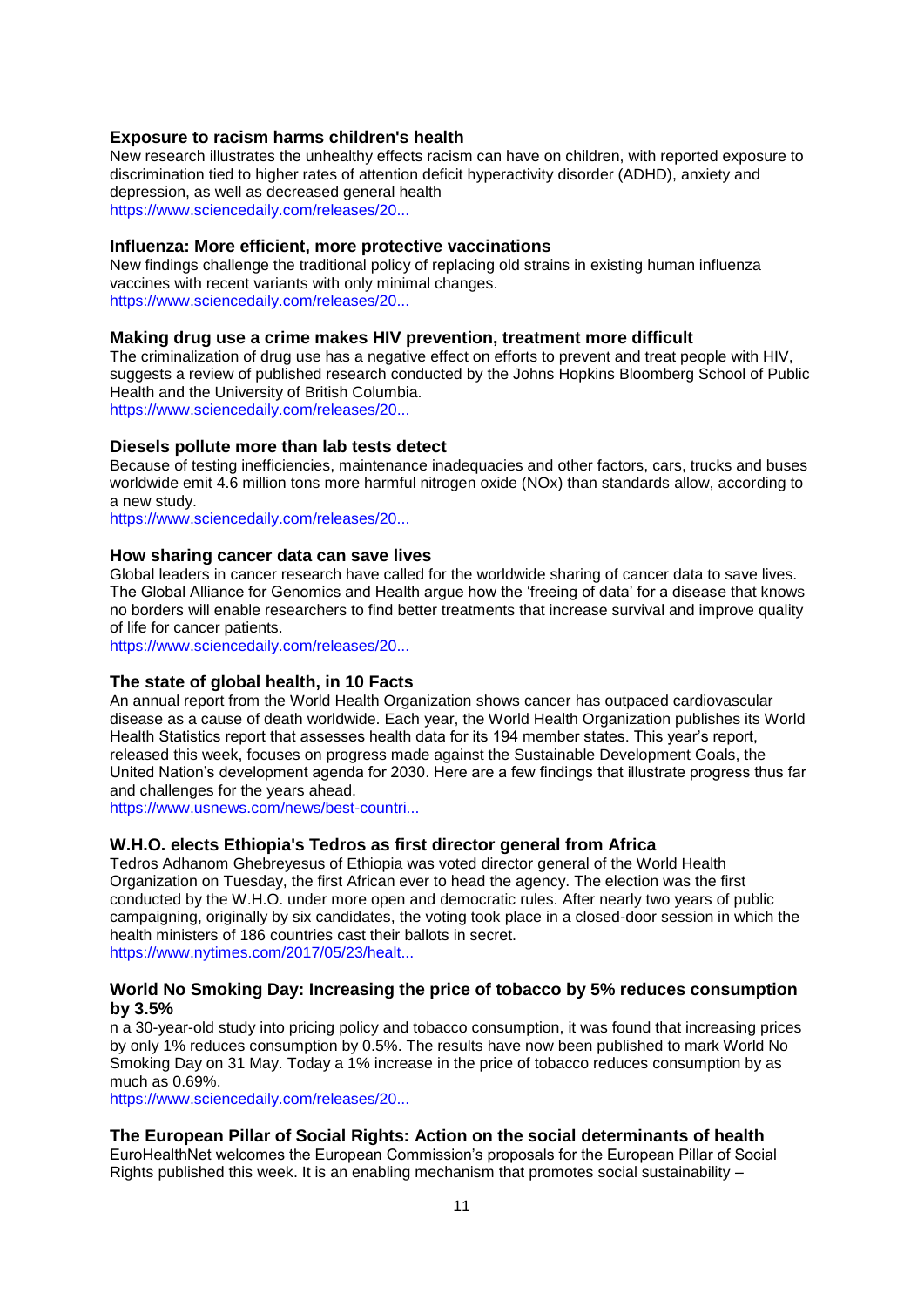upholding our values of social justice, fairness, and solidarity. It will help connect various initiatives and proposals that are crucial for social equity, health and wellbeing.

The EC package on the Pillar covers action on the social determinants of health, which can potentially reduce health inequalities. Some will require further 'soft laws' or legislation, some will build on existing legislation and programmes. This includes:

- The **right to timely access to affordable, preventive and curative health care.** EuroHealthNet considers this crucial to help people break the cycle of disadvantage. The competency is with Member States, but proposals for **further cooperation to address common challenges** are welcome. This should not only be limited to eHealth and health technology, but address broader challenges regarding health promotion and disease prevention, which are indispensable.
- **Children"s right to affordable early childhood education and care** echoes EuroHealthNet's recommendations for high-quality pre-natal and early childhood services, alongside supportive employment services, and parenting and family support services. In this respect, we welcome the EC's **proposal to support work-life balance for parents and carers.**
- The **right to adequate social protection regardless of the duration and type of employment relationship** is another promising proposal. EuroHealthNet has stressed that work is good for mental and physical health but the quality of work matters, and social safety nets need to exist for all workers.

The social score board in which data and information for benchmarking will be made more visible will facilitate policy making, and the link to economic policy coordination in the European Semester is an important step. These measures may well help countries to achieve 'social triple A'. It is important that these standards are set for all member states, ensuring fairness for all citizens.

#### **Five policy briefs on new approaches to integrated care - European Observatory** [Integrating care for people with multimorbidity: what does the evidence tell us?](http://www.euro.who.int/en/about-us/partners/observatory/news/news/2017/04/integrating-care-for-people-with-multimorbidity-what-does-the-evidence-tell-us)

Some 50 million Europeans live with multimorbidity and their numbers are likely to grow. They have complex health problems and need ongoing care. Policymakers all over Europe are alarmed by the challenge this poses to their health systems and social services, many have put multimorbidity high on their policy agenda. The European Commission has mobilized research to help them, including the ICARE4EU project which looked at new approaches to integrated care. The five policy briefs share the project findings. They consider: how to improve the design of integrated care for people with multimorbidity; how to make new models more applicable; and how to make implementation more effective.

- [How to improve care for people with multimorbidity in Europe?](http://www.euro.who.int/en/about-us/partners/observatory/publications/policy-briefs-and-summaries/how-to-improve-care-for-people-with-multimorbidity-in-europe)
- [How to strengthen patient-centredness in caring for people with multimorbidity in Europe?](http://www.euro.who.int/en/about-us/partners/observatory/publications/policy-briefs-and-summaries/how-to-strengthen-patient-centredness-in-caring-for-people-with-multimorbidity-in-europe)
- [How to strengthen financing mechanisms to promote care for people with multimorbidity in](http://www.euro.who.int/en/about-us/partners/observatory/publications/policy-briefs-and-summaries/how-to-strengthen-financing-mechanisms-to-promote-care-for-people-with-multimorbidity-in-europe)  [Europe?](http://www.euro.who.int/en/about-us/partners/observatory/publications/policy-briefs-and-summaries/how-to-strengthen-financing-mechanisms-to-promote-care-for-people-with-multimorbidity-in-europe)
- [How can eHealth improve care for people with multimorbidity in Europe?](http://www.euro.who.int/en/about-us/partners/observatory/publications/policy-briefs-and-summaries/how-can-ehealth-improve-care-for-people-with-multimorbidity-in-europe)
- [How to support integration to promote care for people with multimorbidity in Europe?](http://www.euro.who.int/en/about-us/partners/observatory/publications/policy-briefs-and-summaries/how-to-support-integration-to-promote-care-for-people-with-multimorbidity-in-europe)

The concrete lessons they offer on multimorbidity care are intended to help policymakers as they adapt their health systems to this pressing challenge.

## **The health system in Portugal: the challenge of health inequalities and financial sustainability**

A new HiT review reports on the state of the Portuguese health system.

Since the financial crisis, health sector reforms in Portugal are guided by the Memorandum of Understanding that was signed between the Portuguese Government and three international institutions (the European Commission, the European Central Bank and the International Monetary Fund) in exchange for a €78 billion loan agreed. While measures mainly focus on containing costs and improving efficiency to ensure financial sustainability, significant health inequalities persist and quality and accessibility of care in the National Health Service is likely to be negatively affected by the budget cuts. Future investments in human resources and infrastructure will be crucially needed to tackle these challenges. The Portuguese HiT health system review is launched on 27 April in Lisbon in the presence of Health Minister Adalberto Campos Fernandes.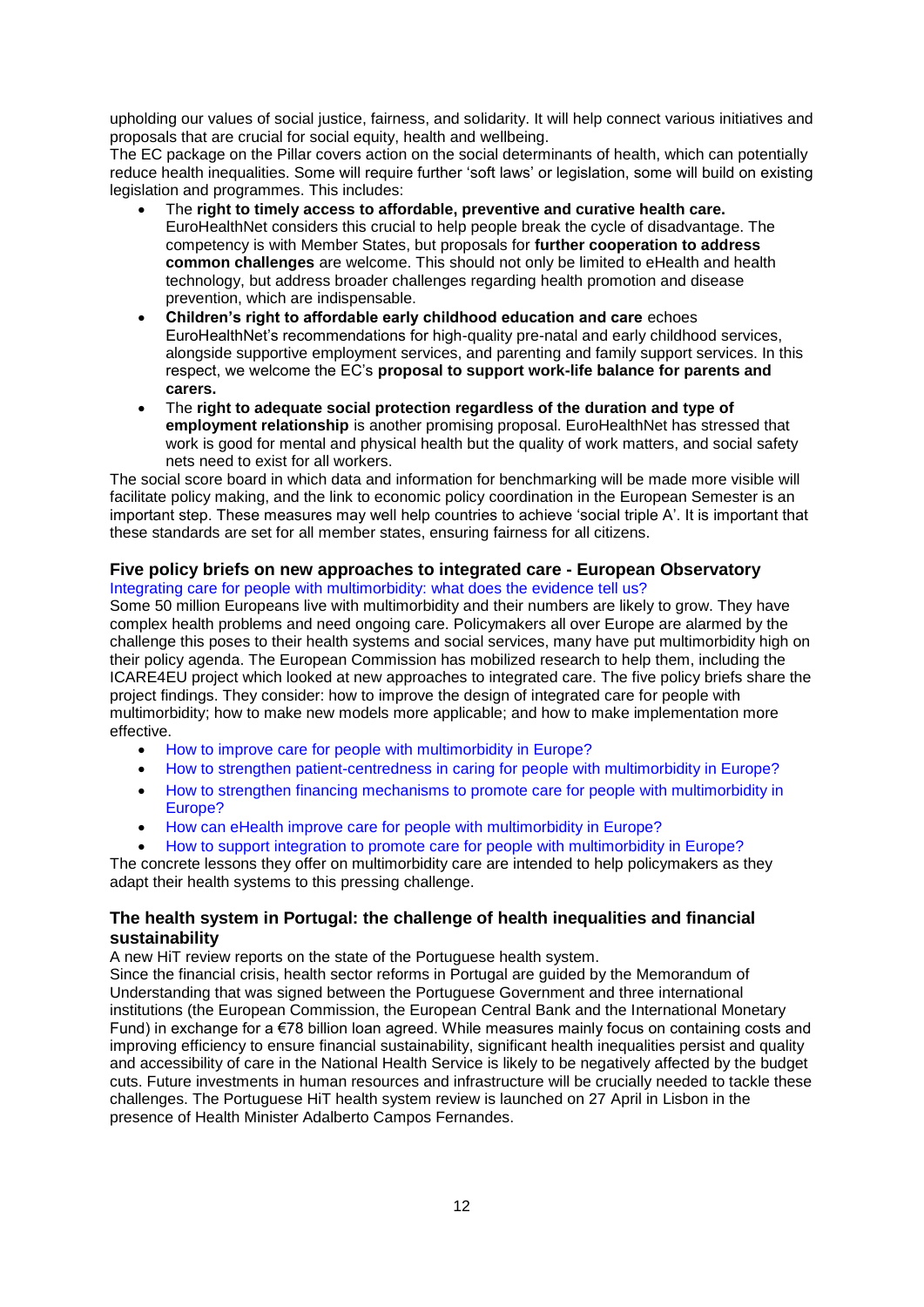# <span id="page-12-0"></span>**7. Upcoming courses and conferences**

<span id="page-12-1"></span>

| GOING <sup>OINTERNATIONAL</sup><br>»medicine & health«<br>Education, Training & Career |                                                                                                 | Going International is the first source for finding courses, seminars,<br>congresses and other events in the fields of medicine & health. Going<br>International is Europe's biggest service provider and information<br>platform and serves as an interface between organisers and participants<br>of events. Going International is an official partner of EUPHA. |
|----------------------------------------------------------------------------------------|-------------------------------------------------------------------------------------------------|---------------------------------------------------------------------------------------------------------------------------------------------------------------------------------------------------------------------------------------------------------------------------------------------------------------------------------------------------------------------|
| Title:                                                                                 | 2017 Edition of the Summer School on Modern Methods in Biostatistics and<br><b>Epidemiology</b> |                                                                                                                                                                                                                                                                                                                                                                     |
|                                                                                        |                                                                                                 | Date / location: 4 Jun 2017 - 17 Jun 2017 / Treviso, Italy                                                                                                                                                                                                                                                                                                          |
| Title:<br>Organiser:                                                                   |                                                                                                 | Old tensions, emerging paradoxes in health: rights, knowledge, and trust<br>Date / location: 7 Jun 2017 - 8 Jun 2017 / Lisbon, Portugal<br>European Society for Health and Medical Sociology                                                                                                                                                                        |
| Title:<br>Organiser:                                                                   |                                                                                                 | <b>EHMA 2017 Annual Conference</b><br>Date / location: 13 Jun 2017 - 15 Jun 2017 / Milan, Italy<br>European Health Management Association - EHMA                                                                                                                                                                                                                    |
| Title:<br>Organiser:                                                                   |                                                                                                 | <b>Influenza Preventing Policies for Children</b><br>Date / location: 14 Jun 2017 / Leuven, Belgium<br>European Scientific Working group on Influenza (ESWI)                                                                                                                                                                                                        |
| Title:<br>Date / location:<br>Organiser:                                               |                                                                                                 | <b>Health Economics, Management and Policy Conference Athens Greece</b><br>19 Jun 2017 - 22 Jun 2017 / Athens, Greece<br>Athens Institute for Education and Research (ATINER)                                                                                                                                                                                       |
| Title:<br>Organiser:                                                                   |                                                                                                 | <b>Public Health Beyond Borders - driving change with evidence</b><br>Date / location: 20 Jun 2017 - 21 Jun 2017 / Telford, United Kingdom<br>Faculty of Public Health and National Institute for Health and Care Excellence                                                                                                                                        |
| Title:<br>Date / location:<br>Organiser:                                               |                                                                                                 | 5th EUFEP Congress 2017: Child and Adolescent Health - A mere Child's<br><b>Play? Public Service Obligation and Parental Responsibilities</b><br>21 Jun 2017 - 22 Jun 2017 / Kloser Und, Krems, Austria<br>Danube University Krems                                                                                                                                  |
| Title:<br>Organiser:                                                                   |                                                                                                 | <b>Going beyond the salt shaker</b><br>Date / location: 27 Jun 2017 / Brussels, Belgium<br>European Salt Producers' Association - EuSalt                                                                                                                                                                                                                            |
| Title:<br>Date / location:<br>Organiser:                                               |                                                                                                 | <b>International Congress of Health Workforce Education and Research</b><br>27 Jun 2017 - 29 Jun 2017 / Porto, Portugal<br>International Network for Health Workforce Education                                                                                                                                                                                     |
| Title:<br>Date / location:<br>Organiser:                                               | <b>INHWE</b>                                                                                    | <b>International Congress of Health Workforce Education and Research</b><br>27 Jun 2017 - 29 Jun 2017 / Porto, Portugal                                                                                                                                                                                                                                             |
| Title:<br>Organiser:                                                                   | Open Forum Events                                                                               | <b>Prison Safety and Reform: Restoring Stability, Transforming Lives</b><br>Date / location: 27 Jun 2017 / Manchester, United Kingdom                                                                                                                                                                                                                               |
| Title:                                                                                 |                                                                                                 | healtheurope Amsterdam<br>Date / location: 28 Jun 2017 - 29 Jun 2017 / Amsterdam, Netherlands                                                                                                                                                                                                                                                                       |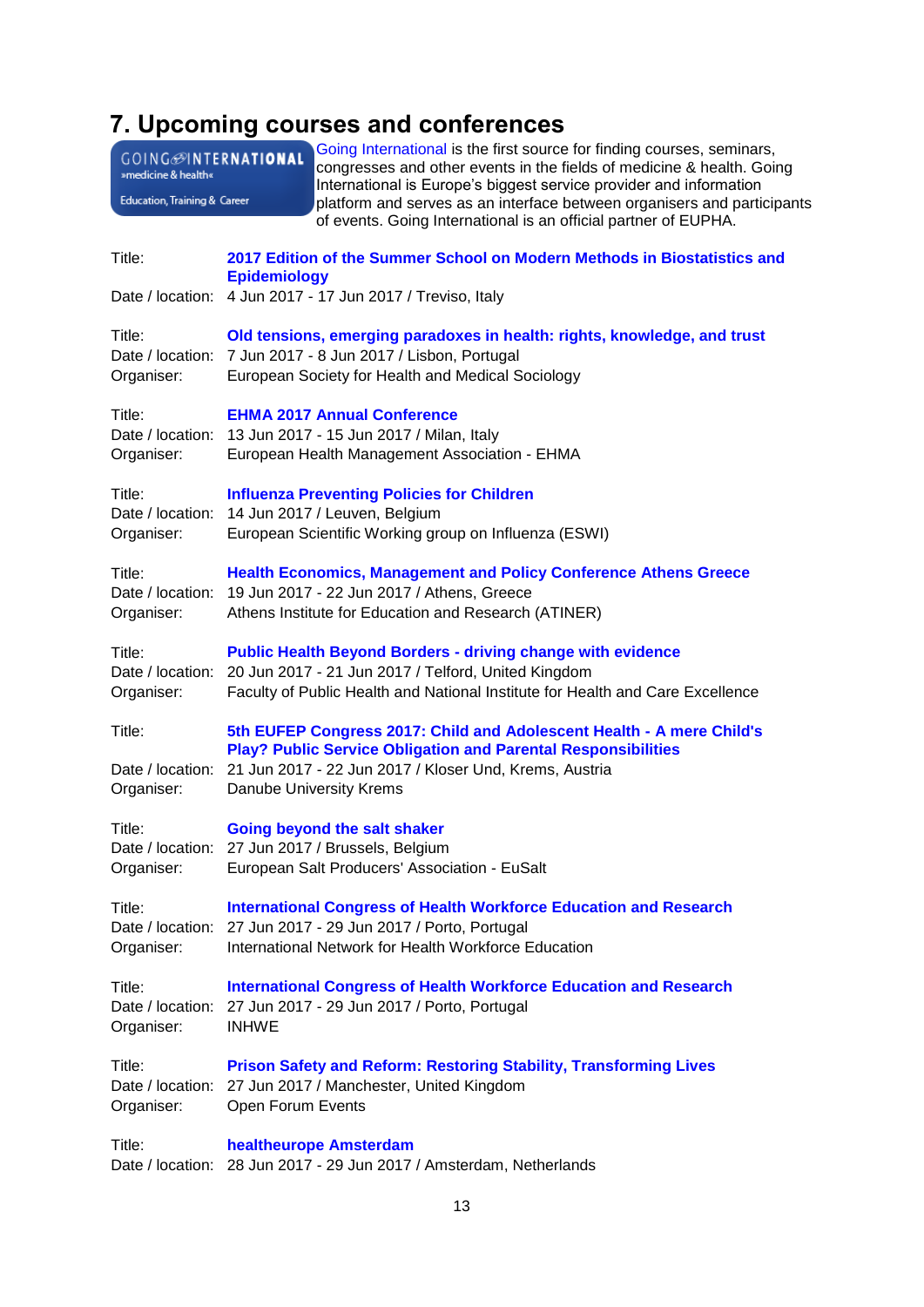Organiser: healtheurope

| Title:<br>Organiser:                     | Summer school on Health law and ethics<br>Date / location: 28 Jun 2017 - 7 Jul 2017 / Rotterdam, Netherlands<br><b>Erasmus University</b>                                                                      |
|------------------------------------------|----------------------------------------------------------------------------------------------------------------------------------------------------------------------------------------------------------------|
| Title:                                   | 1st International Public Mental Health Conference: From Fundamentals To<br><b>Innovations</b>                                                                                                                  |
|                                          | Date / location: 30 Jun 2017 - 1 Jul 2017 / Vilnius, Lithuania                                                                                                                                                 |
| Title:<br>Organiser:                     | <b>ECCE Summer Program on Medicine</b><br>Date / location: 1 Jul 2017 - 31 Jul 2017 / Prague, Czech Republic<br>European Centre for Career Education (ECCE)                                                    |
| Title:<br>Organiser:                     | 9th International Shared Decision Making Conference<br>Date / location: 2 Jul 2017 - 5 Jul 2017 / Lyon, France<br>University of Lyon                                                                           |
| Title:<br>Organiser:                     | <b>UCL Summer School in Population and Public Health</b><br>Date / location: 2 Jul 2017 - 21 Jul 2017 / London, United Kingdom<br>Department of Epidemiology and Public Health, UCL                            |
| Title:<br>Date / location:<br>Organiser: | <b>Assessing Public Health in Emergency Situations (APHES)</b><br>3 Jul 2017 - 14 Jul 2017 / Brussels, Belgium<br>Centre for Research on the Epidemiology of Disasters (CRED)                                  |
| Title:<br>Date / location:<br>Organiser: | <b>UCL Health and Society Summer School: Social Determinants of Health</b><br>3 Jul 2017 - 7 Jul 2017 / London, United Kingdom<br><b>UCL</b>                                                                   |
| Title:<br>Organiser:                     | <b>Children and Young People's Mental Health: Taking early action</b><br>Date / location: 6 Jul 2017 / London, United Kingdom<br>Open Forum Events                                                             |
| Title:<br>Date / location:<br>Organiser: | 1st Summer School on Refugee and Migrant Health<br>10 Jul 2017 - 14 Jul 2017 / Syracuse, Italy<br><b>WHO Europe</b>                                                                                            |
| Title:<br>Organiser:                     | <b>Understanding Society Scientific Conference</b><br>Date / location: 11 Jul 2017 - 13 Jul 2017 / Essex, United Kingdom<br>ESRC, iSER, University of Essex                                                    |
| Title:<br>Organiser:                     | <b>Design and Health - 12TH World Congress and exhibition</b><br>Date / location: 12 Jul 2017 - 16 Jul 2017 / Vienna, Austria<br>International Academy for Design and Health                                   |
| Title:<br>Organiser:                     | <b>European Training Consortium summer school - Public Health Assets</b><br>Date / location: 16 Jul 2017 - 29 Jul 2017 / Alicante, Spain<br>European Training Consortium in Public Health and Health Promotion |
| Title:                                   | <b>Barcelona Global Health Summer School 2017: Innovation, Access and Health</b><br>Date / location: 16 Jul 2017 - 21 Jul 2017 / Barcelona, Spain<br>ilana Olehal I lealth Oileannas Oak                       |

Organiser: Barcelona Global Health Summer School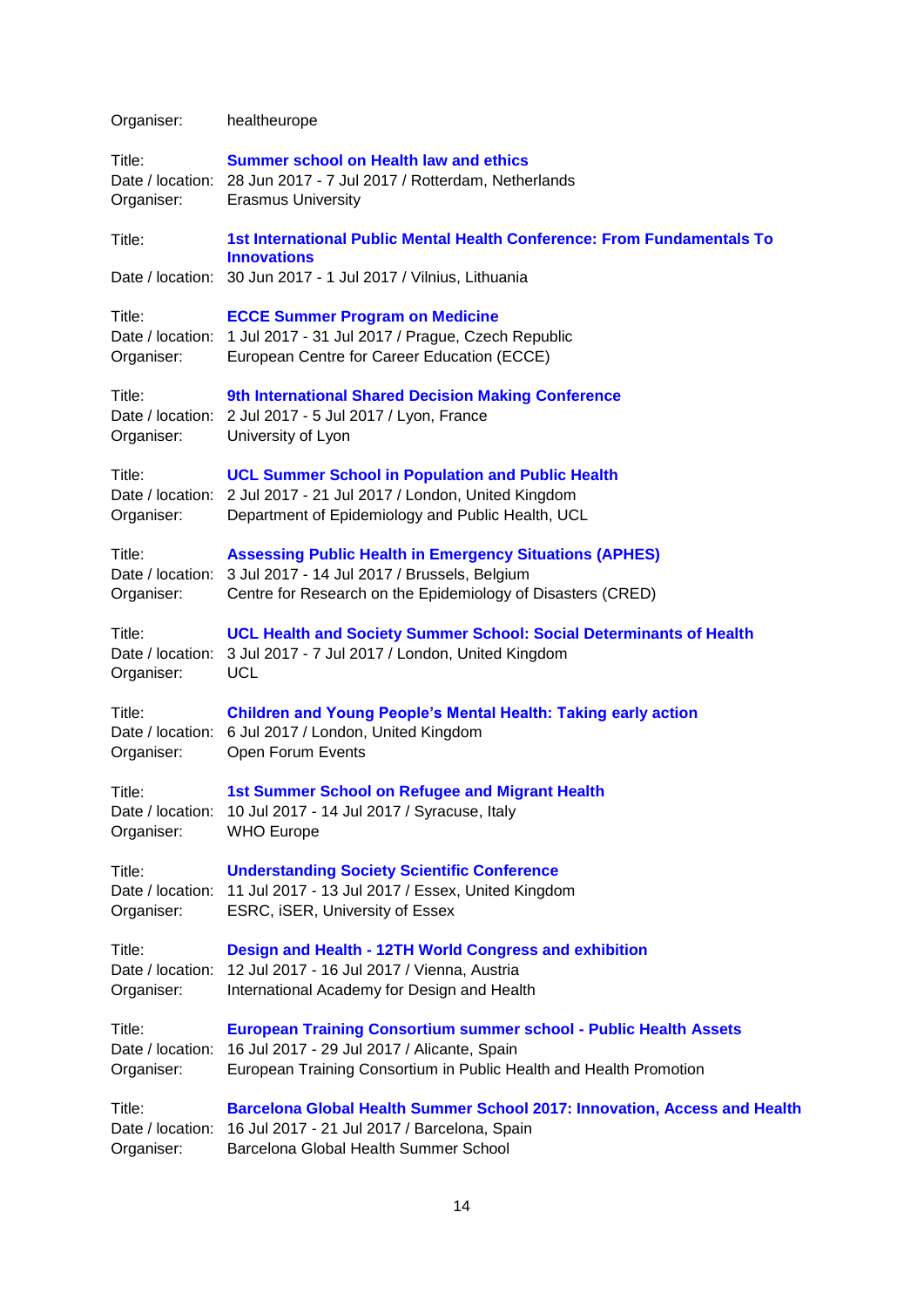| Title:<br>Date / location:<br>Organiser:               | <b>Summer School Transdisciplinary Health Promotion and Prevention Research</b><br>- Capabilities for Active Lifestyles<br>18 Jul 2017 - 21 Jul 2017 / Erlangen, Germany<br>Capital4Health                                                                                          |
|--------------------------------------------------------|-------------------------------------------------------------------------------------------------------------------------------------------------------------------------------------------------------------------------------------------------------------------------------------|
| Title:<br>Organiser:                                   | <b>European Observatory Summer School 2017</b><br>Date / location: 23 Jul 2017 - 29 Jul 2017 / San Servolo, Venice<br><b>European Observatory</b>                                                                                                                                   |
| Title:<br>Date / location:<br>Organiser:               | Introduction to Mathematical Models of the Epidemiology and Control of<br>Infectious Diseases: An interactive short course for professionals<br>4 Sep 2017 - 15 Sep 2017 / London, United Kingdom<br>Imperial College London                                                        |
| Title:<br>Date / location:                             | Annual Meeting of the Deutschen Gesellschaft für Epidemiologie e. V.<br>(DGEpi), the Deutschen Gesellschaft für Medizinische Soziologie e.V. (DGMS)<br>and the Deutschen Gesellschaft für Sozialmedizin und Prävention e.V.<br>(DGSMP)<br>5 Sep 2017 - 8 Sep 2017 / Lübeck, Germany |
| Organiser:<br>Title:<br>Date / location:<br>Organiser: | DGEpi, DGMS and DGSM<br><b>61st Annual Scientific Meeting Society for Social Medicine (SSM)</b><br>6 Sep 2017 - 8 Sep 2017 / Manchester, United Kingdom<br>Society for Social Medicine                                                                                              |
| Title:<br>Organiser:                                   | <b>Science for Action</b><br>Date / location: 6 Sep 2017 - 8 Sep 2017 / Barcelona, Spain<br>AES (the Spanish Health Economics Association) and SEE (the Spanish<br>Epidemiological Society)                                                                                         |
| Title:<br>Organiser:                                   | <b>The Sixth ESWI Influenza Conference</b><br>Date / location: 10 Sep 2017 - 13 Sep 2017 / Riga, Latvia<br><b>ESWI</b>                                                                                                                                                              |
| Title:<br>Organiser:                                   | <b>Causal Inference course</b><br>Date / location: 18 Sep 2017 - 22 Sep 2017 / The Llatzeret, Menorca<br>1st International Programme of Advanced Epidemiology and Statistics, Public<br><b>Health School of Menorca</b>                                                             |
| Title:<br>Date / location:<br>Organiser:               | Healthy aging at the crossroads: challenges and need for further action<br>21 Sep 2017 - 23 Sep 2017 / Istanbul, Turkey<br><b>Healthy Community Association</b>                                                                                                                     |
| Title:<br>Date / location:<br>Organiser:               | <b>Safety Promotion in Action</b><br>21 Sep 2017 - 22 Sep 2017 / Amsterdam, Netherlands<br>EuroSafe                                                                                                                                                                                 |
| Title:<br>Date / location:<br>Organiser:               | FFC's 22nd International Conference on Functional Foods and Chronic<br><b>Diseases</b><br>22 Sep 2017 - 23 Sep 2017 / Boston, United States<br><b>Funtional Food Center</b>                                                                                                         |
| Title:<br>Date / location:<br>Organiser:               | 14th International Conference on Urban Health<br>26 Sep 2017 - 29 Sep 2017 / Coimbra, Portugal<br><b>ISUH</b>                                                                                                                                                                       |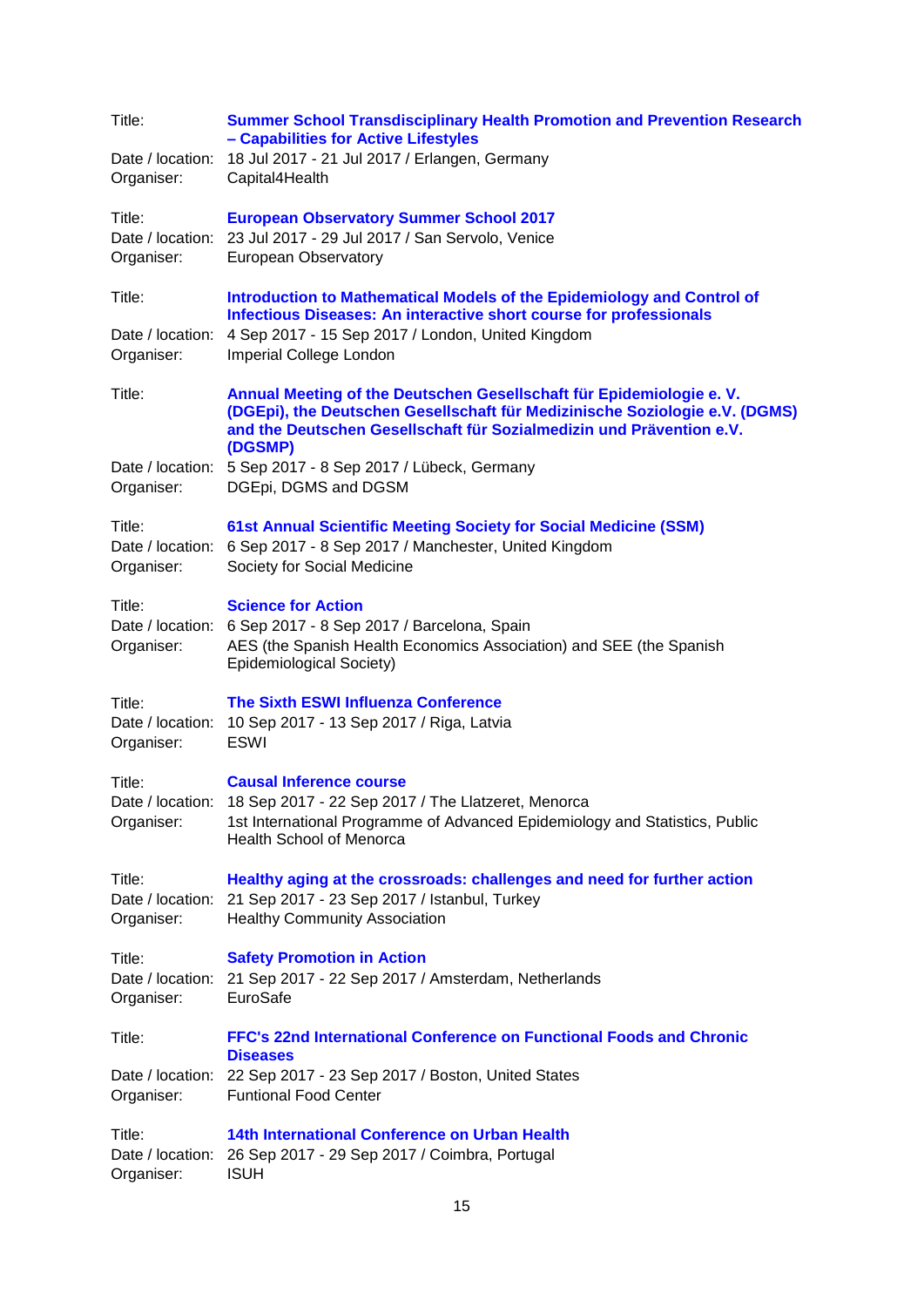| Title:                                   | European Health Forum Gastein - Health in All Politics-a better future for<br><b>Europe</b>                                                                                  |
|------------------------------------------|------------------------------------------------------------------------------------------------------------------------------------------------------------------------------|
|                                          | Date / location: 4 Oct 2017 - 6 Oct 2017 / Bad Hofgastein, Austria                                                                                                           |
| Title:<br>Organiser:                     | <b>International Course: Introduction to Epidemiology</b><br>Date / location: 16 Oct 2017 - 20 Oct 2017 / Rome, Italy<br>SItl and Università Cattolica del Sacro Cuore       |
| Title:<br>Organiser:                     | 3rd V4 Conference on Public Health<br>Date / location: 19 Oct 2017 - 20 Oct 2017 / Prague, Czech Republic<br>The Czech Society of Social Medicine and Health Care Management |
| Title:<br>Organiser:                     | <b>Clinical Research</b><br>Date / location: 20 Oct 2017 - 6 Jul 2020 / Linz and Wels, Austria<br>Johannes Kepler University Linz (JKU                                       |
| Title:<br>Organiser:                     | <b>Advanced Clinical Research</b><br>Date / location: 20 Oct 2017 - 12 Oct 2017 / Linz and Wels, Austria<br>Johannes Kepler University Linz (JKU)                            |
| Title:                                   | 2nd International conference: Food for Healthy Ageing - Benefits beyond<br><b>basic nutrition</b>                                                                            |
| Organiser:                               | Date / location: 23 Oct 2017 - 25 Oct 2017 / Amsterdam, Netherlands<br>Food for Healthy Ageing                                                                               |
| Title:<br>Organiser:                     | 6th International Conference on Epidemiology and Public Health<br>Date / location: 23 Oct 2017 - 25 Oct 2017 / Paris, France<br>OCM for Epidemiology Series Conferences      |
| Title:<br>Organiser:                     | 8th International Conference of EBHC Teachers and Developers<br>Date / location: 25 Oct 2017 - 28 Oct 2017 / Taormina, Italy<br><b>GIMBE Foundation</b>                      |
| Title:                                   | <b>European Scientific Conference on Applied Infectious Disease Epidemiology</b><br>(ESCAIDE)                                                                                |
| Organiser:                               | Date / location: 6 Nov 2017 - 8 Nov 2017 / Stockholm, Sweden<br>European Centre for Disease Prevention and Control (ECDC)                                                    |
| Title:<br>Date / location:<br>Organiser: | 3rd World Congress on Public Health, Epidemiology and Nutrition<br>13 Nov 2017 - 14 Nov 2017 / Osaka, Japan<br>Public Health Congress 2017                                   |
| Title:<br>Organiser:                     | <b>Shape the future of Diabetes: IDF congress 2017</b><br>Date / location: 4 Dec 2017 - 8 Dec 2017 / Abu Dhabi<br><b>International Diabetes Federation</b>                   |
| Title:                                   | 1st World Congress on Migration, Ethnicity, Race and Health - Diversity and<br>health                                                                                        |
| Date / location:                         | 17 May 2018 - 19 May 2018 / Edinburgh, Scotland                                                                                                                              |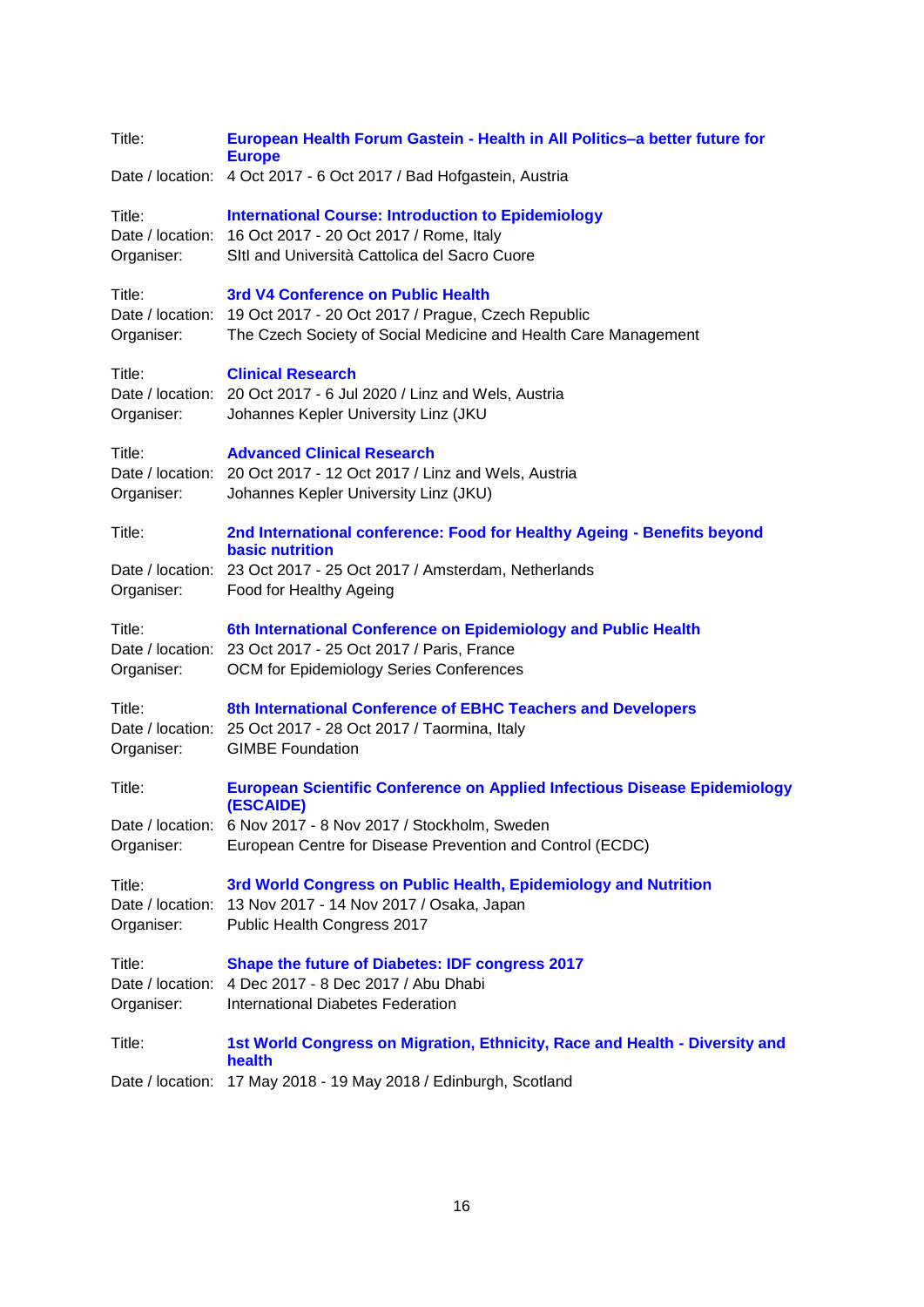# **8. Interesting publications**

**Promoting health in schools: Theoretical reflections on the settings approach versus nudge tactics**

Ewert, B. (2017), Social Theory and Health, doi:10.1057/s41285-017-0036-3; <http://link.springer.com/article/10.1057/s41285-017-0036-3>

#### **The comprehensive 'Communicate to Vaccinate' taxonomy of communication interventions for childhood vaccination in routine and campaign contexts** [https://bmcpublichealth.biomedcentral.co...](https://bmcpublichealth.biomedcentral.com/articles/10.1186/s12889-017-4320-x)

**Comparing national infectious disease surveillance systems: China and the Netherlands** [https://bmcpublichealth.biomedcentral.co...](https://bmcpublichealth.biomedcentral.com/articles/10.1186/s12889-017-4319-3)

#### **Big Data Science: Opportunities and Challenges to Address Minority Health and Health Disparities in the 21st Century**

Xinzhi Zhang, Eliseo J. Pérez-Stable, Philip E. Bourne, Emmanuel Peprah, O. Kenrik Duru, Nancy Breen, David Berrigan, Fred Wood, James S. Jackson, David W.S. Wong, Joshua Denny Ethn.Dis;2017;27(2):95-106 *Published online: April 2017* <http://bit.ly/2pZXlZJ>

**Social relationships, mental health and wellbeing in physical disability: a systematic review** [https://bmcpublichealth.biomedcentral.co...](https://bmcpublichealth.biomedcentral.com/articles/10.1186/s12889-017-4308-6)

**Trends in alcohol-related admissions to hospital by age, sex and socioeconomic deprivation in England, 2002/03 to 2013/14**

[https://bmcpublichealth.biomedcentral.co...](https://bmcpublichealth.biomedcentral.com/articles/10.1186/s12889-017-4265-0)

#### **Sex differences in the association of social network satisfaction and the risk for type 2 diabetes**

[https://bmcpublichealth.biomedcentral.co...](https://bmcpublichealth.biomedcentral.com/articles/10.1186/s12889-017-4323-7)

#### **Embedding research in health policy and systems in the Americas - Supplement: Improving Program Implementation through Embedded Research (iPIER)**

*Etienne V. Langlois, Nhan T. Tran, Abdul Ghaffar, Ludovic Reveiz and Francisco Becerra-Posada Rev Panam Salud Publica. 2017;41:e79.* [click here.](http://bit.ly/2qoS3sy)

**Findings from a prospective cohort study evaluating the effects of International Health Advisors' work on recently settled migrants' health** [https://bmcpublichealth.biomedcentral.co...](https://bmcpublichealth.biomedcentral.com/articles/10.1186/s12889-017-4273-0)

**Strategies to improve engagement of 'hard to reach' older people in research on health promotion: a systematic review** [https://bmcpublichealth.biomedcentral.co...](https://bmcpublichealth.biomedcentral.com/articles/10.1186/s12889-017-4241-8)

**Socioeconomic inequality in clusters of health-related behaviours in Europe: latent class analysis of a cross-sectional European survey** [https://bmcpublichealth.biomedcentral.co...](https://bmcpublichealth.biomedcentral.com/articles/10.1186/s12889-017-4440-3)

**Anxiety and depression symptoms and alcohol use among adolescents - a cross sectional study of Norwegian secondary school students** [https://bmcpublichealth.biomedcentral.co...](https://bmcpublichealth.biomedcentral.com/articles/10.1186/s12889-017-4389-2)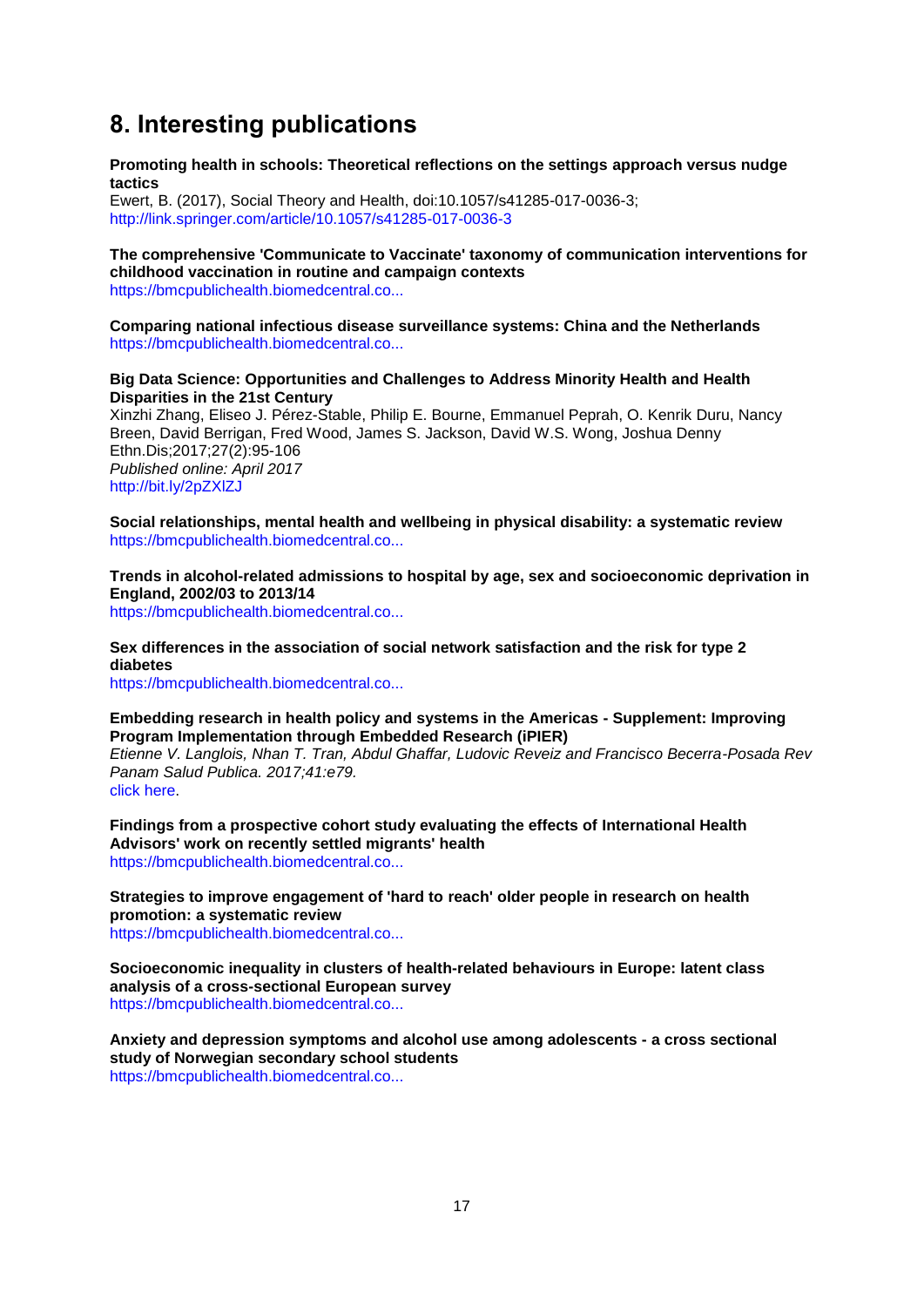# <span id="page-17-0"></span>**9. European Commission news**

#### **Refugees' health: RE-HEALTH project presents its results**

The RE-HEALTH project on refugees' and migrants' health co-funded by the European Commission's Third Health Programme (2014-2020) presented its results at a closing conference of its pilot phase in Brussels on 15 May.

[http://ec.europa.eu/newsroom/sante/newsletter-specific-archive-](http://ec.europa.eu/newsroom/sante/newsletter-specific-archive-issue.cfm?newsletter_service_id=327&newsletter_issue_id=3627&page=1&fullDate=Tue%2016%20May%202017&lang=default)

[issue.cfm?newsletter\\_service\\_id=327&newsletter\\_issue\\_id=3627&page=1&fullDate=Tue%2016%20M](http://ec.europa.eu/newsroom/sante/newsletter-specific-archive-issue.cfm?newsletter_service_id=327&newsletter_issue_id=3627&page=1&fullDate=Tue%2016%20May%202017&lang=default) [ay%202017&lang=default](http://ec.europa.eu/newsroom/sante/newsletter-specific-archive-issue.cfm?newsletter_service_id=327&newsletter_issue_id=3627&page=1&fullDate=Tue%2016%20May%202017&lang=default)

#### **Health Technology Assessment: 87% of citizens and stakeholders support EU cooperation beyond 2020**

The Commission has received some 250 replies to its public consultation on strengthening EU cooperation on Health Technology Assessment (HTA), 25% of which were from citizens and 75% from stakeholders. Almost all respondents (98%) acknowledge the usefulness of HTA, 81% consider the current EU cooperation on HTA to be useful to some degree, and 87% consider that EU cooperation on HTA should continue beyond 2020. Of those who support sustainable EU cooperation on HTA, 80% think the scope should include pharmaceuticals and 72% consider that medical technologies should also be covered.

[http://ec.europa.eu/health/technology\\_assessment/consultations/cooperation\\_hta\\_en](http://ec.europa.eu/health/technology_assessment/consultations/cooperation_hta_en)

#### **European Commission Initiative on Breast Cancer: Tomosynthesis in organised screening?** *With mammography or instead of it?*

After the first four recommendations on age range for screening, ECIBC publishes two new recommendations on the use of tomosynthesis instead of mammography and in combination with it. The Guidelines Development Group assessed the evidence and balanced benefits and harms of all the hypothesis of usage of these two type of tests in organised screening of asymptomatic women with average risk.

Each recommendation is specifically tailored to the needs of citizens and patients, health professionals, and policy makers.

<http://ecibc.jrc.ec.europa.eu/-/tomosynthesis-in-organised-screening->

#### **EU Health Policies**

Protecting our health – new leaflet on 25 years of European health policy [https://ec.europa.eu/health/sites/health/files/strategy/docs/25\\_years\\_eupolicy\\_en.pdf](https://ec.europa.eu/health/sites/health/files/strategy/docs/25_years_eupolicy_en.pdf)

## <span id="page-17-1"></span>**10. European Centre for Disease Prevention and Control news**

#### **Eurosurveillance, Volume 22, Issue 20, 18 May 2017**

Risk for travel-associated gonorrhoea in Nordic countries 2.4 cases per million nights abroad.

Travel-associated gonorrhoea in four Nordic countries, 2008 to 2013 <http://www.eurosurveillance.org/ViewArticle.aspx?ArticleId=22801> Allergic adverse events following 2015 seasonal influenza vaccine, Victoria, Australia <http://www.eurosurveillance.org/ViewArticle.aspx?ArticleId=22799>

#### **Eurosurveillance, Volume 22, Issue 19, 11 May 2017**

Household transmission of invasive group A Streptococcus (iGAS) greatest risk for mother-neonate pairs and couples aged 75 and over in the United Kingdom.

Biological characterisation of the emerged highly pathogenic avian influenza (HPAI) A(H7N9) viruses in humans, in mainland China, 2016 to 2017 <http://www.eurosurveillance.org/ViewArticle.aspx?ArticleId=22798>

Household transmission of invasive group A Streptococcus infections in England: a population-based study, 2009, 2011 to 2013 <http://www.eurosurveillance.org/ViewArticle.aspx?ArticleId=22797>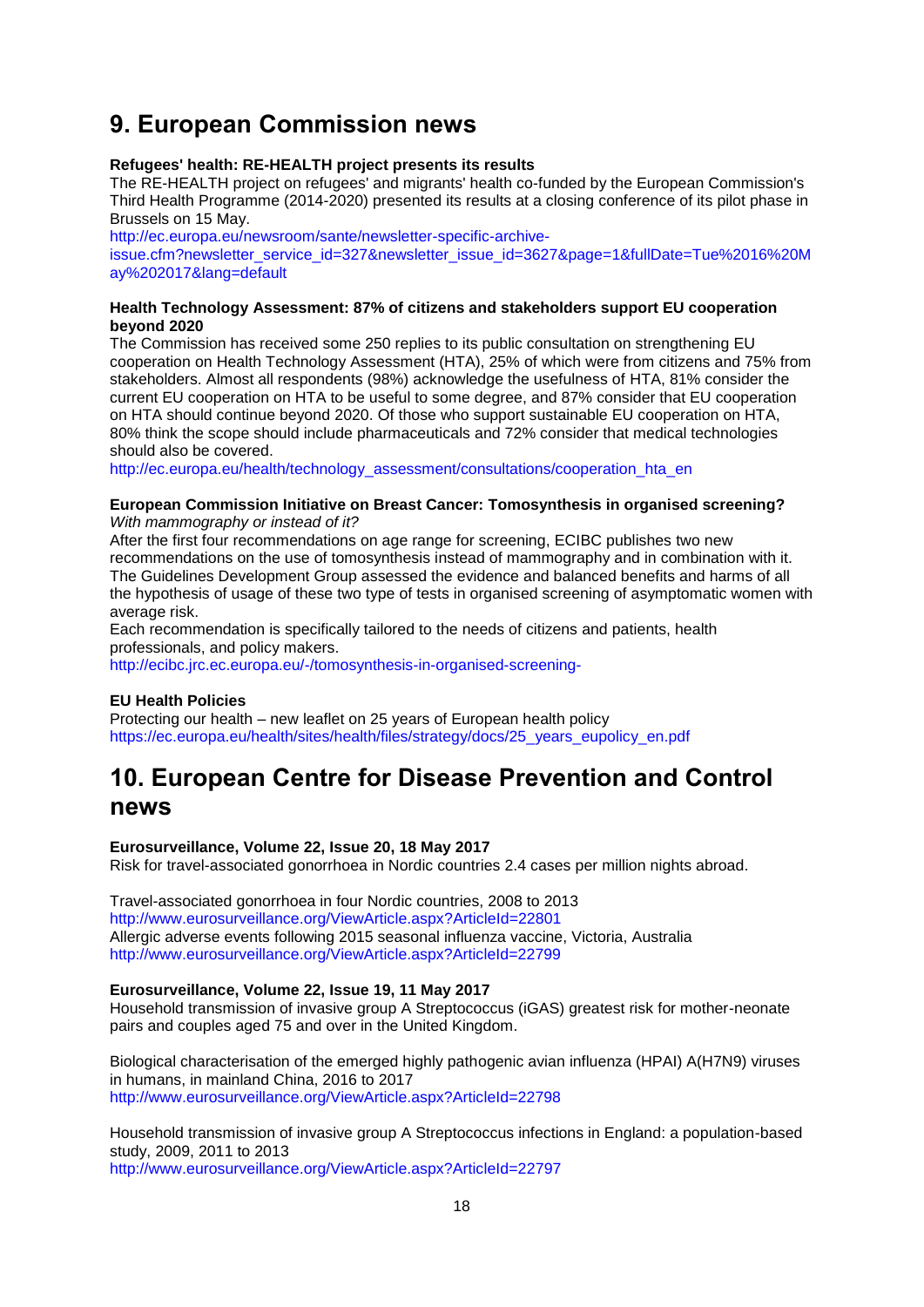Increasing proportion of carbapenemase-producing Enterobacteriaceae and emergence of a MCR-1 producer through a multicentric study among hospital-based and private laboratories in Belgium from September to November 2015

<http://www.eurosurveillance.org/ViewArticle.aspx?ArticleId=22795>

#### **Eurosurveillance, Volume 22, Issue 18, 04 May 2017**

Passive enhanced safety surveillance for influenza vaccines showed improved data reporting and suitability for health authorities' requirements

Monitoring influenza virus susceptibility to oseltamivir using a new rapid assay, Iart <http://www.eurosurveillance.org/ViewArticle.aspx?ArticleId=22794>

West Nile virus surveillance in Europe: moving towards an integrated animal-human-vector approach <http://www.eurosurveillance.org/ViewArticle.aspx?ArticleId=22789>

Two consecutive large outbreaks of Salmonella Muenchen linked to pig farming in Germany, 2013 to 2014: Is something missing in our regulatory framework? <http://www.eurosurveillance.org/ViewArticle.aspx?ArticleId=22793>

Passive enhanced safety surveillance for Vaxigrip and Intanza 15 µg in the United Kingdom and Finland during the northern hemisphere influenza season 2015/16 <http://www.eurosurveillance.org/ViewArticle.aspx?ArticleId=22792>

## <span id="page-18-0"></span>**11. WHO news**

#### **WHO Regional Health Network newsletter: April 2017**

[Scandinavian partnership to support public health change agents1](http://www.euro.who.int/en/countries/norway/news2/news/2017/04/scandinavian-partnership-to-support-public-health-change-agents)0-04-2017The Norwegian WHO Healthy Cities Network has joined forces with its fellow networks in Denmark and Sweden to contribute to the development of a new course, the aim of which is to build competencies and knowhow among those working to improve health and well-being and reduce health inequities at a local level.

[What is resilience and why does it matter for small countries?](http://www.euro.who.int/en/countries/monaco/news/news/2016/10/what-resilience-is-and-why-it-matters-to-small-countries) 31-03-2017

Today, resilience has become a sort of buzzword in academia as well as in a wide range of policy contexts. Many people at all levels speak about resilience, often incorrectly and/or without defining it. Despite some differences, there is agreement in the scientific literature that resilience is related to processes and skills that influence good individual and community health outcomes, in spite of negative events, serious threats and hazards.

[The new health social model in Durrës \(Albania\)](http://www.euro.who.int/en/countries/albania/news/news/2017/03/the-new-health-social-model-in-durres-albania) 30-03-2017

In February 2016 the Durrës Regional Health Directorate (Albania) – in collaboration with the country's Ministry of Health and United Nations Children's Fund (UNICEF) office, the Institute of Public Health, Durrës Municipality, and Shijak Municipality – presented a joint intervention programme for the improvement of maternal and child health in the former Durrës District (now Durrës County). This new social model of health has become the new health policy framework in the Durrës Regional Health Directorate.

Take care of yourself with the "Girasole" Project (Ticino) 23-03-2017

The Department of Health and Social Welfare of the Ticino Region, Switzerland, initiated the ―Girasole‖ project, a pilot project that promotes healthy behaviours, in particular physical activity for the adult population aged between 40 and 75 years. Collaboration with family physicians is crucial, since they are in the privileged position to raise awareness among patients on what can effectively improve health and increase well-being.

[Lower Austria launches a new EU-funded cross-border health care project with South Moravia and](http://www.euro.who.int/en/health-topics/Health-systems/primary-health-care/news/news/2017/03/lower-austria-launches-a-new-eu-funded-cross-border-health-care-project-with-south-moravia-and-south-bohemia) 

[South Bohemia](http://www.euro.who.int/en/health-topics/Health-systems/primary-health-care/news/news/2017/03/lower-austria-launches-a-new-eu-funded-cross-border-health-care-project-with-south-moravia-and-south-bohemia) 08-03-2017 As part of the project co-founded with the EU – "Gemeinsam Grenzenlos" Gesund‖ (Unlimited Health Together) – Lower Austria cooperates with its Czech border regions South Moravia and South Bohemia. In the last 8 years many pioneering EU projects have been conducted in this border region, with the project Gemeinsam Grenzenlos Gesund making another step for long-term practical cross-border cooperation.

[Networks and partnerships: Wales collaborating for global health](http://www.euro.who.int/en/about-us/networks/regions-for-health-network-rhn/news/news/2017/02/networks-and-partnerships-wales-collaborating-for-global-health) 21-02-2017 The Wales Celebration Conference "Networks and Partnerships: Wales Collaborating for Global Health", held on the 27 March